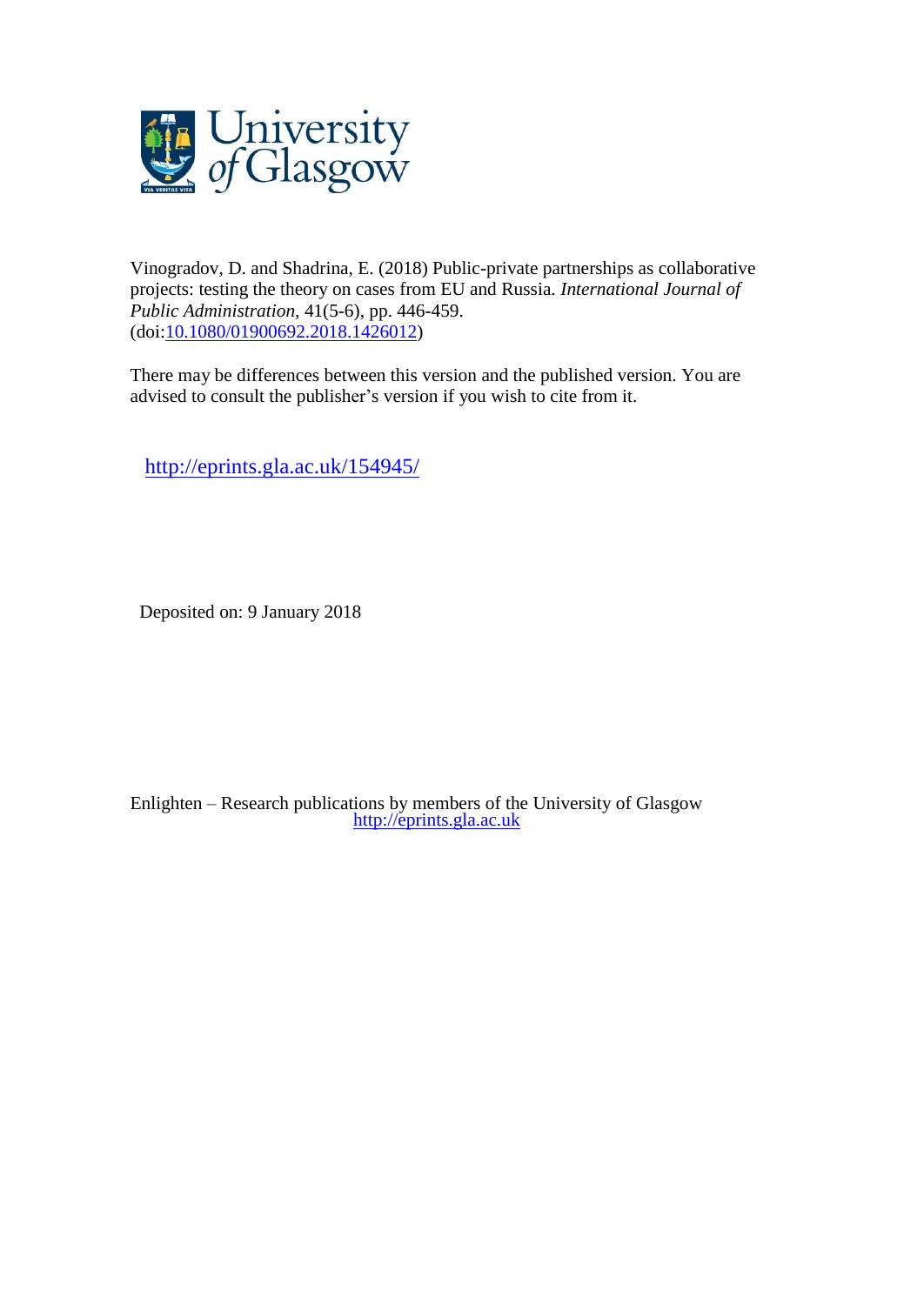**Public-Private Partnerships as Collaborative Projects: testing the theory on cases from EU and Russia\***

Authors:

Dmitri Vinogradov, University of Glasgow, UK

Elena Shadrina, National Research University Higher School of Economics, Russian Federation

# **ABSTRACT**

How do public-private partnerships (PPP) differ from traditional public procurement and what role should governments play in them? This paper views PPPs as collaborative projects with imperfect information between parties. Typical public procurement contracts tackle asymmetric information problems, yet limit feasibility of projects: some are not profitable enough to ensure private party participation. Partnership improves feasibility; this justifies PPPs as a form of public good provision, and demonstrates how they differ from procurement. Four UK and Russian cases of PPP projects are analysed within the above framework, focusing on types of contracts, contributions of both partners, and specific partnership elements.

**Keywords**: public-private partnerships, public finance, contracting

\*This work has been funded by the Russian Academic Excellence Project '5-100'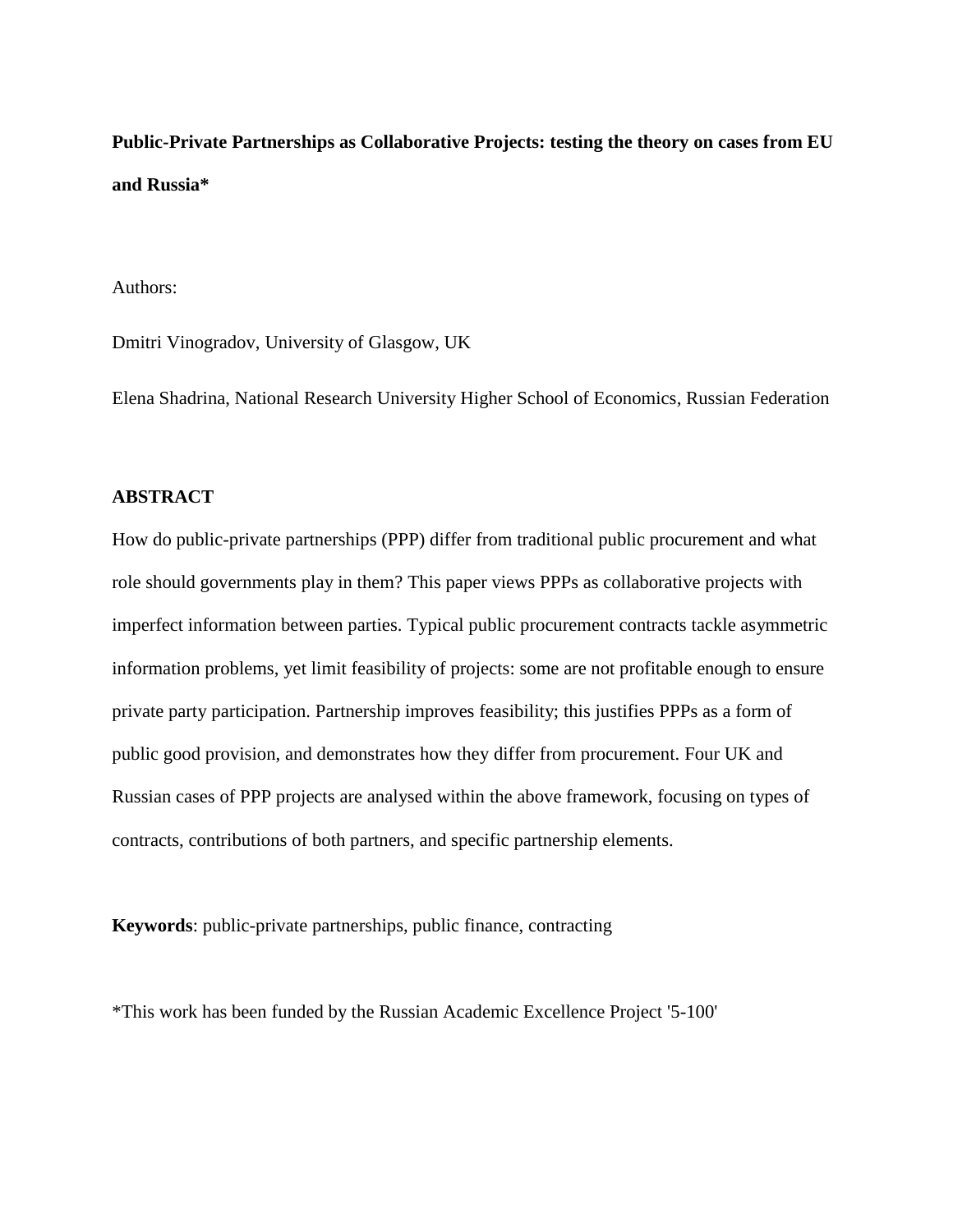# **1. Introduction**

Public-private partnerships (PPP) are a popular form of public good provision jointly by government (municipal) bodies and private entrepreneurs. Opinions on the societal role of PPP range from extremely positive (Lattemann et al., 2009) through moderately critical (Regan et al., 2011) to explicitly negative (Coulson, 2005; Siemiatycki, 2011), see also a discussion of various views on the public value of partnerships in Reynaers and De Graaf (2014). A review of approaches to and experiences with PPP is in Hodge and Greve (2007). PPPs are usually seen as an alternative to outsourcing (contracting out), privatization or public provision of public goods (Joha and Janssen, 2010, Stiglitz, 2002). Yet, as emphasized by Stiglitz (2002), one question is what role government should play in the partnerships. Of equal importance is how to contractually combine the contributions from the government and the private party. In practice, various types of contracts are in use. For example, in PPPs that have been formed to construct and renovate public buildings in The Netherlands, private partners are paid upon delivery of services  $(CMS, 2010)^1$ , based on their actual inputs. In Finland the E75 and E18 roads were built by PPPs on concession contracts with a fixed and irrevocable proportion of gross payment for services coming after the roads are put in use  $(CEDR, 2009)^2$ . Therefore the question in this paper is twofold: how should public and private contributions be optimally combined in one collaborative contract enabling such a partnership, and what does the "partnership" element add on top of standard cooperation?

Much formal analysis of PPP usually resorts to contract theory. For example, one significant strand of literature investigates whether some or all tasks within one, typically infrastructure, project should be *delegated* to a single private partner (Bennett and Iossa, 2006; Martimort and Pouyet, 2008; Maskin and Tirole, 2008; Chen and Chiu, 2010). This "bundling"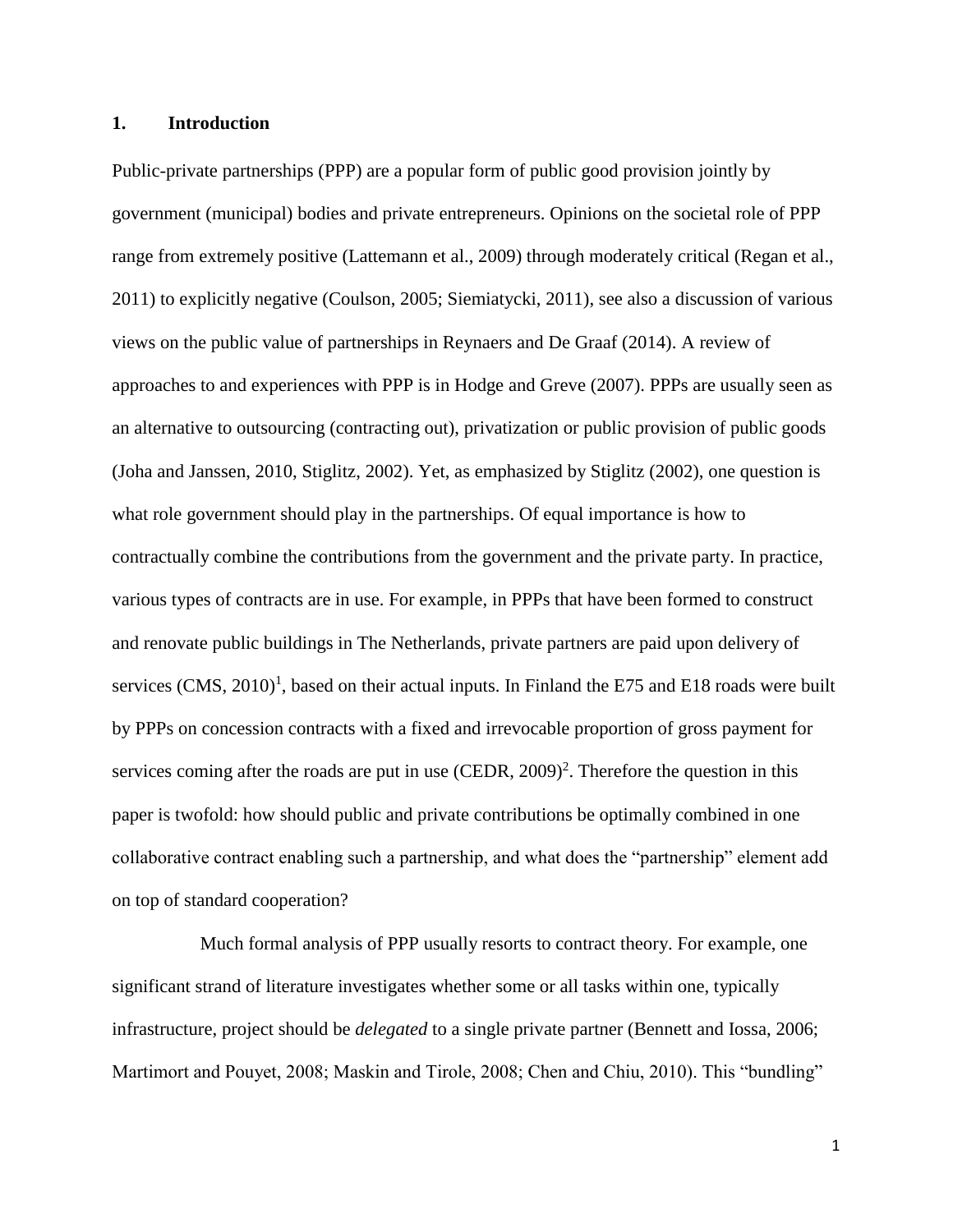of consecutive tasks creates incentives for the private partner to perform well during the earlier stages of the project as this influences the outcomes at later stages, affecting the same private partner. At the same time, this approach "unbundles" contributions of the public partner from the project, and ignores benefits potentially arising through close collaboration. Suggesting an alternative approach, this paper considers PPP and the relevant types of contracts from the perspective of *collaborative* projects under asymmetric information (e.g. Roels et al., 2010; Kim and Netessine, 2013). Parties do not observe each other's contributions; contracts serve to ensure appropriate incentives to contribute to the project, however contributions may need to be verified, which is costly. These verification and project management costs in standard contracts often impede the implementation of some projects. Are partnerships any different?

Although the interpretation of the term "partnership" varies in the literature (and across disciplines), most authors agree that a partnership involves "the closest possible cooperation" (this definition of a "partnership principle" is extensively used in the EU integration policy documents, see e.g. Allen et al., 2005, p.218; Dahl et al., 2014), agreement on objectives (Brinkerhoff, 2002) and different degrees of formality, "ranging from informal, oral understandings to formal agreements" (Erhard and Brigham, 2006, p.4). Bajwa et al. (2017) emphasize interdependencies that arise in a PPP and the role they play for the successful delivery of the project. The partnership element in a project may ensure facilitation of co-production through improved communication and knowledge spillovers, as well as potentially bringing other benefits to the private partner, such as reputational gain. For example, Roberts and Siemiatycki (2015) advance the argument that a partnership delivers deeper cooperation and thus improved performance. This outcome may serve to improve the feasibility of projects, especially of those that cannot be implemented under standard contract terms. From within this framework one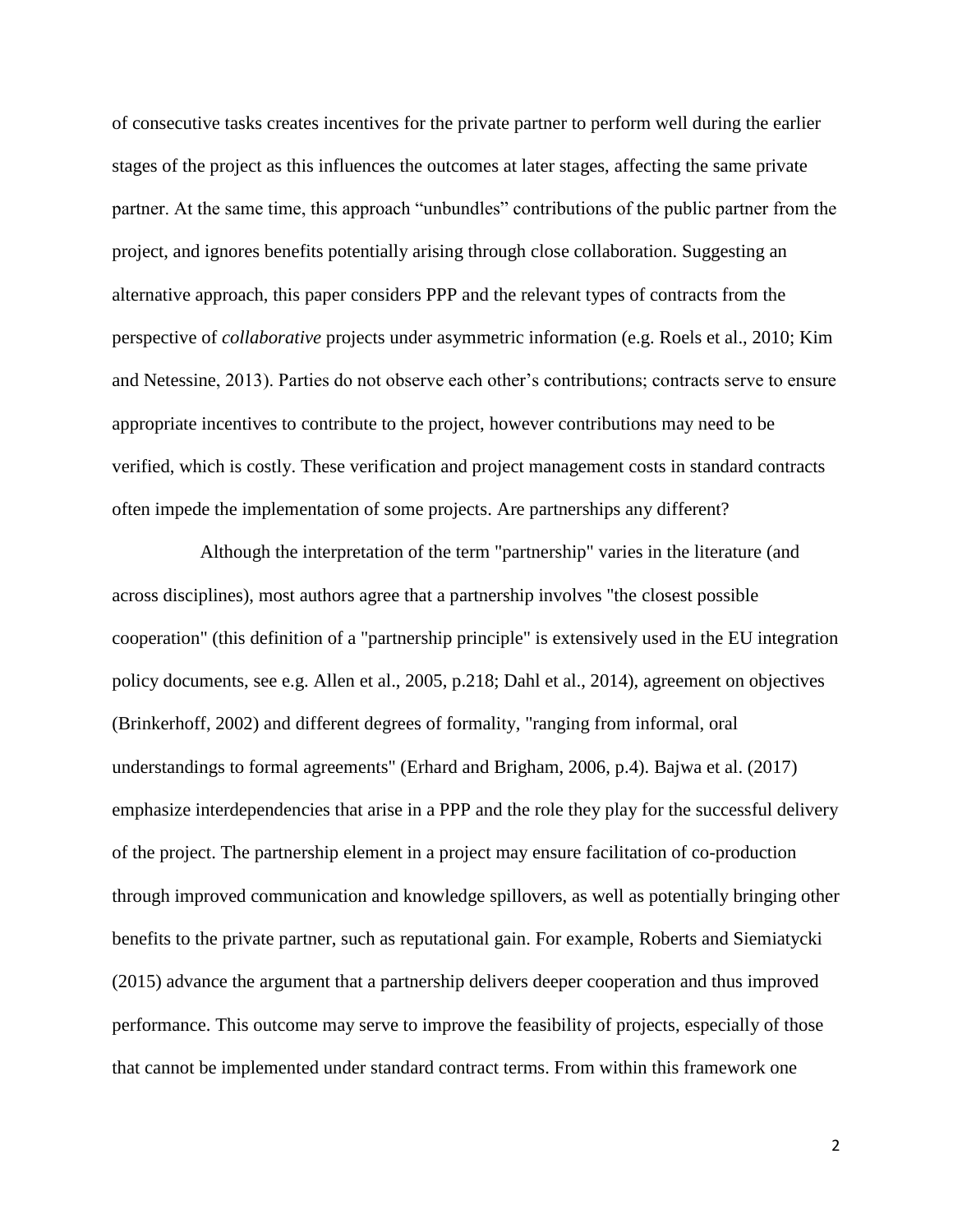derives optimal types of contracts and conditions to form a successful PPP.

To validate the above proposed view of PPP as collaborative projects with a partnership element, and to test whether this theoretical framework explains the actual choice of contractual arrangements, this paper further investigates four PPP cases, focusing on the combination of public and private resources, information frictions, and types of contracts chosen to enable the partnership in each of the cases. The analysis also highlights the real-life provisions that distinguish the partnerships from other types of cooperation. Given that data on contract types and exact inputs of public and private partners in a PPP are not always disclosed, quantitative analysis is not really feasible, while a case study approach has the benefit of combining and analysing data from various available sources. Departing from the traditional infrastructure and building examples of PPP, this paper presents cases in waste management and traffic control. The cases selected, are from either an economy with a rather well-developed PPP sector and extensive experiences of collaboration between the public and the private sectors (the United Kingdom, UK) or an economy where this sector and relevant experiences are still very much emerging (the Russian Federation, RF). The first PFIs were introduced in the UK in 1992, with 641 contracts having been signed by 2009 (Hellowell, 2010), while in Russia PPPs started in 2005, when the Law on Concessions was adopted, with only 53 projects reported by 2012 (Yarmalchuk, 2012). However, the Russian PPP sector continues to undergo rapid development: 68 regional Laws on PPP were introduced by the end of 2015, allowing for a variety of partnerships and selection procedures. While 1285 projects have been listed in the register of the RF unified information system of public-private partnerships by the time of writing of this paper.<sup>3</sup> A recent PPP development ranking of Russian regions<sup>4</sup> estimates that 73% of PPPs in Russia run as a concession project, 17.5% adopt alternative forms allowed by regional PPP laws,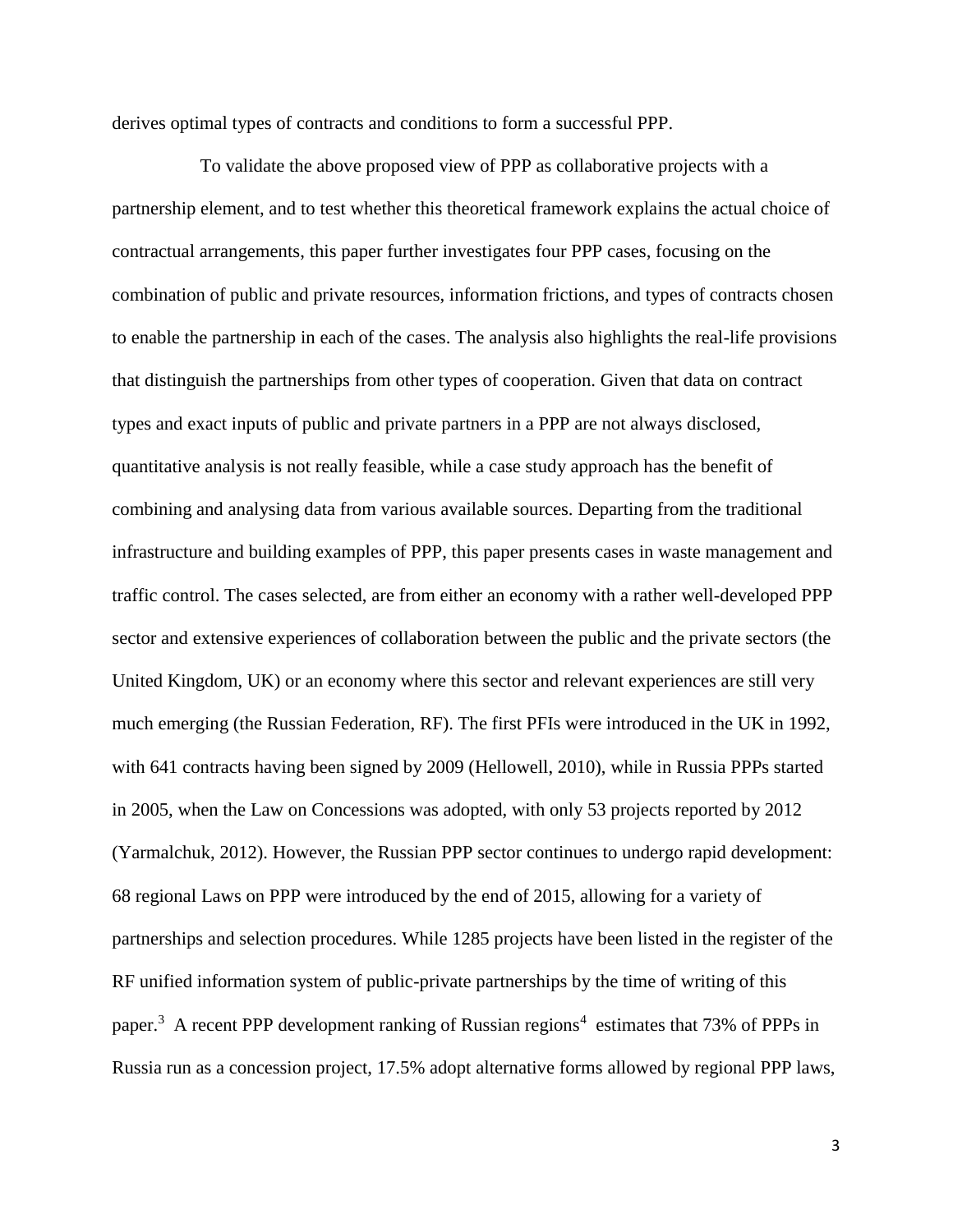and the remainder are mainly through the lease of public assets. Russian PPPs are predominantly in the utilities sector (33.1%), social services (28%), energy (27.8%) and transportation (10.9%). For more details on the Russian PPP sector see, for example, Mouraviev et al. (2012) and Yarmalchuk (2012).

The main theoretical conclusion of this paper is that PPPs are only justified for projects where the verification costs of the actual contribution of each party is high, and which have high sensitivity to those inputs as any deviation from the plan may significantly impact the outcome. If the verification of inputs is too expensive, a concession approach becomes the optimal PPP arrangement. Otherwise, a PPP should either pay the private partner stage by stage for inputs provided, or make a bulk payment once the project is completed and approved. Despite different institutional environments in the UK and RF, similar arrangements are in use in both countries, and the proposed theoretical framework successfully explains their application, as evidenced by the cases considered in this paper. These cases, chosen to be representative, expose the main components of the model, i.e. the contributions of the parties, the difficulty of establishing their actual inputs or the impossibility to credibly observe them (especially if these are intangible, like knowledge and expertise, or dispersed in space and time, like materials used to construct a road segment in remote and hard-to-reach areas), the sensitivity of the outcome to those inputs, and, ultimately, the type of the contract used to run the PPP. The latter is then compared with what would be optimal from the perspective of the theoretical model developed here.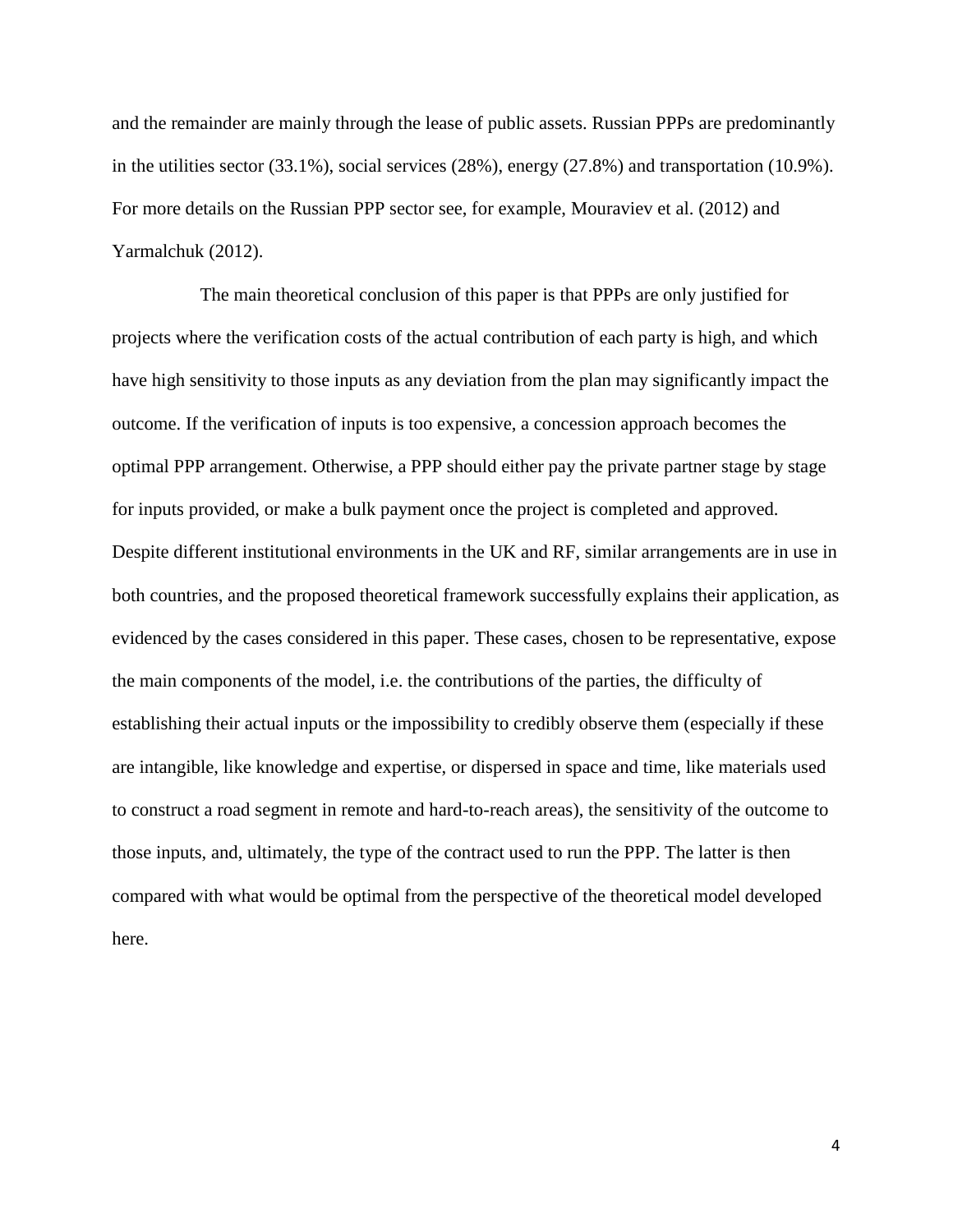# **2. Theoretical framework**

# **2.1. Collaboration and partnership principle**

Collaboration involves the consolidation of resources of the public and private party and the coordination of their actions when working on a project. Consolidation is justified when parties have comparative advantages in the provision of various resources, where each party should supply the resource that it can provide at a lower cost. Contributions to PPPs do not need to be limited to labour, capital and materials; additionally, the private party provides valuable managerial skills ensuring efficiency (a review of literature on advantages of private businesses as compared to public ones is in Megginson and Netter, 2001; in a later work, Bartel and Harrison, 2005, explicitly show that in comparable conditions performance of public sector enterprises is below that of their private-sector peers.) The most common resources supplied by the public partner include land, access to funding, and human capital that brings in specialized knowledge and expertise (Besley and Ghatak, 2001) as well as administrative experience and skills (Mahalingam et al., 2011), particularly in the area of reducing compliance and red-tape costs (Vinogradov et al., 2014).

On top of the consolidation of resources, a PPP is based on a *partnership principle* where partners mutually agree on their objectives and rationally divide resource provision based on their respective comparative strengths (Brinkerhoff, 2002). Hodge and Greve (2007) note that the mutuality, i.e. interdependence and equality in decision-making as well as equal benefits to parties, constitute an important aspect of partnerships. Such a mutual agreement on objectives would also involve optimal sharing of risks, often seen as a crucial element of a PPP (e.g. van Ham and Koppenjan, 2001; Koppenjan and Enserink, 2009). To date, however, the partnership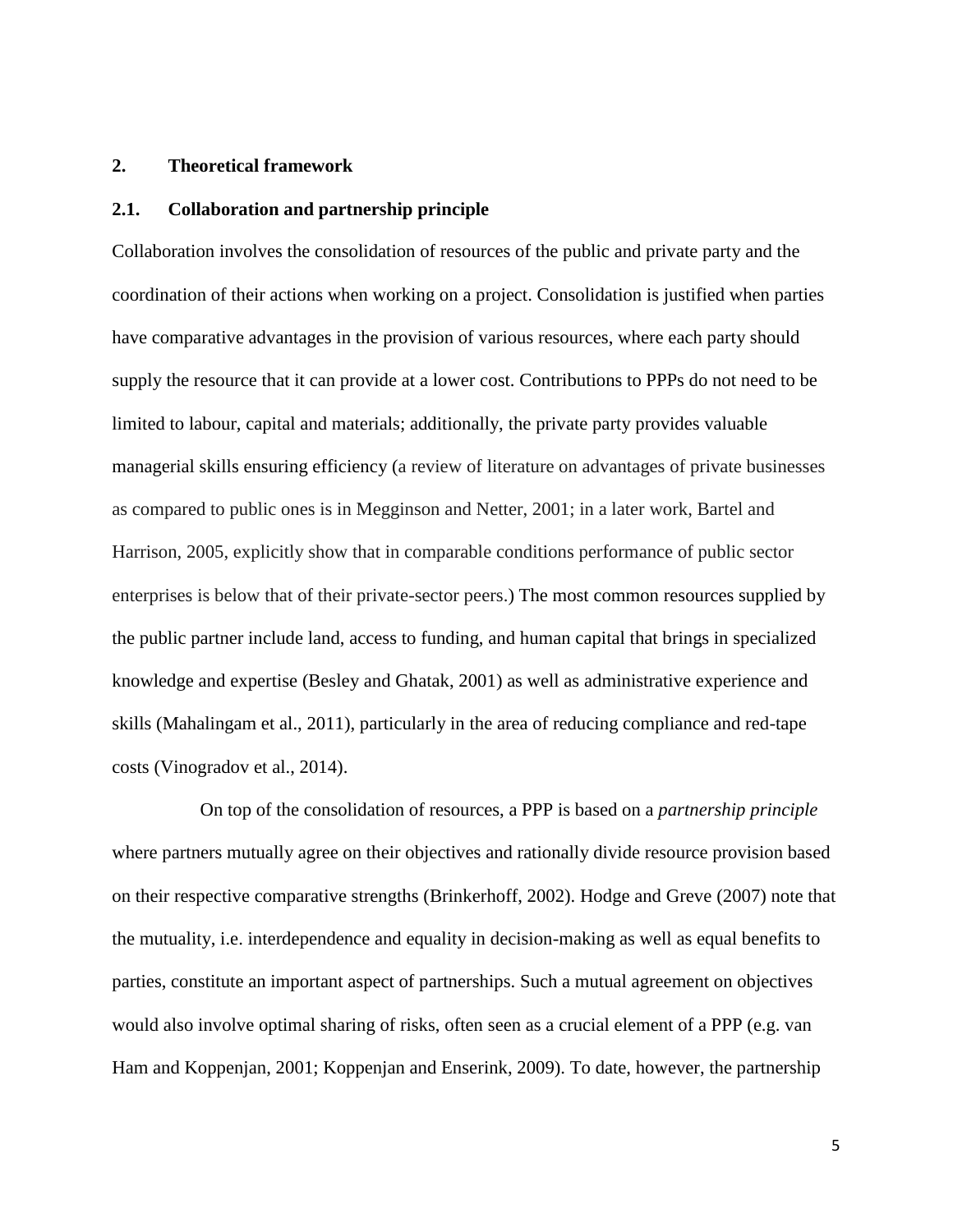element of PPP is neither clearly defined nor exhaustively discussed in the PPP literature, although some definitions of PPP explicitly mention true partnership as a criterion (e.g. European Commission, 2003). In corporate finance a partnership is known as an association "to conduct a noncorporate business", as in Erhardt and Brigham (2006, p.4). They elaborate on this definition further to stress that "partnerships may operate under different degrees of formality, ranging from informal, oral understandings to formal agreements filed with the secretary of the state in which the partnership was formed. The major advantage of a partnership is its low cost and ease of formation. The disadvantages are... (1) unlimited liability, (2) limited life of the organization, (3) difficulty transferring ownership, and (4) difficulty raising large amounts of capital.... under partnership law, each partner is liable for the business's debts". This is in line with the "partnership principle" advanced here, as unlimited liability of both partners creates incentives to care about the ability of the other partner to meet obligations. Yet when the "other partner" is the state, "unlimited liability" does not seem to work the same way. Therefore the model in the current paper explicitly requires that both partners are concerned about the overall success of the project.

# **2.2. Projects and contracts**

This section is based on results formally derived in the working paper version of this article, see Vinogradov and Shadrina (2016); similar results for collaborative services are in Roels et al. (2010). A more detailed non-technical exposition of the framework with a focus on the institutional setting is in Vinogradov et al. (2014).

A consolidated project is characterized by the inputs (contributions) of the two parties and by the *sensitivity*<sup>5</sup> of the project to the parties' inputs. As an illustration, using lower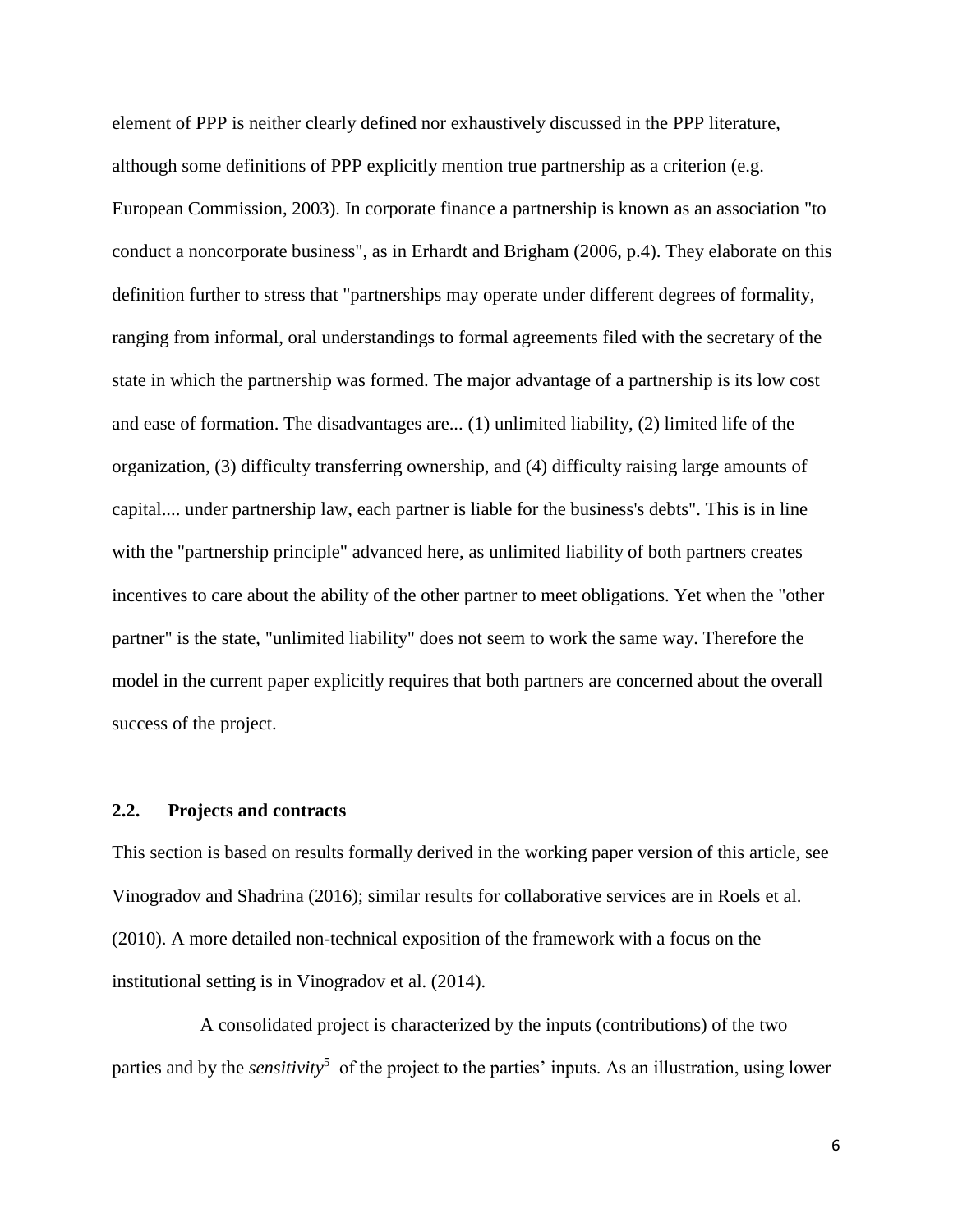quality building materials would require more frequent repair, and result in a higher maintenance cost of for example a road or other infrastructure objects, thus lowering their social value; these projects may be referred to as sensitive to the private party input. In addition, they are also sensitive to the input of the public party, which usually contributes at the planning and design stage. The sensitivity to the public input in this type of case can be higher than the sensitivity to the private one if, for instance, a road is planned without a proper account of social needs (wrong place or wrong capacity). Real-life examples of project sensitivity in waste management and traffic control can be found in Section 3.

Collaboration is advantageous as it brings cost-efficiency, yet it may also be costly due to asymmetric information if the parties do not freely observe each other's inputs. To give an example, a commissioning authority may be unaware of the exact number of workers employed or of the amount of materials used to construct a bridge, yet can obtain this information at some cost, for instance, through monitoring. Even if individual inputs are observed by the two parties, it is important that they are also verifiable when it comes to dispute resolutions. A project may fail due to the insufficient involvement of the public authority, yet either the private contractor will have to prove this in a court of law, or the public party will have to provide the evidence of appropriate involvement, requiring information verification costs in both cases. A similar situation occurs if the insufficient contribution is on the private side.

If a party provides less resource than contractually agreed, it is subject to penalties. Penalties can be monetary or non-pecuniary, associated with the loss of reputation and foregone future profit opportunities. For the private partner the penalty may include the value of their physical assets (bankruptcy value). The harshest penalty that can be imposed on a public partner is the exhaustion of their reserves and the dismissal of the relevant public managers. An example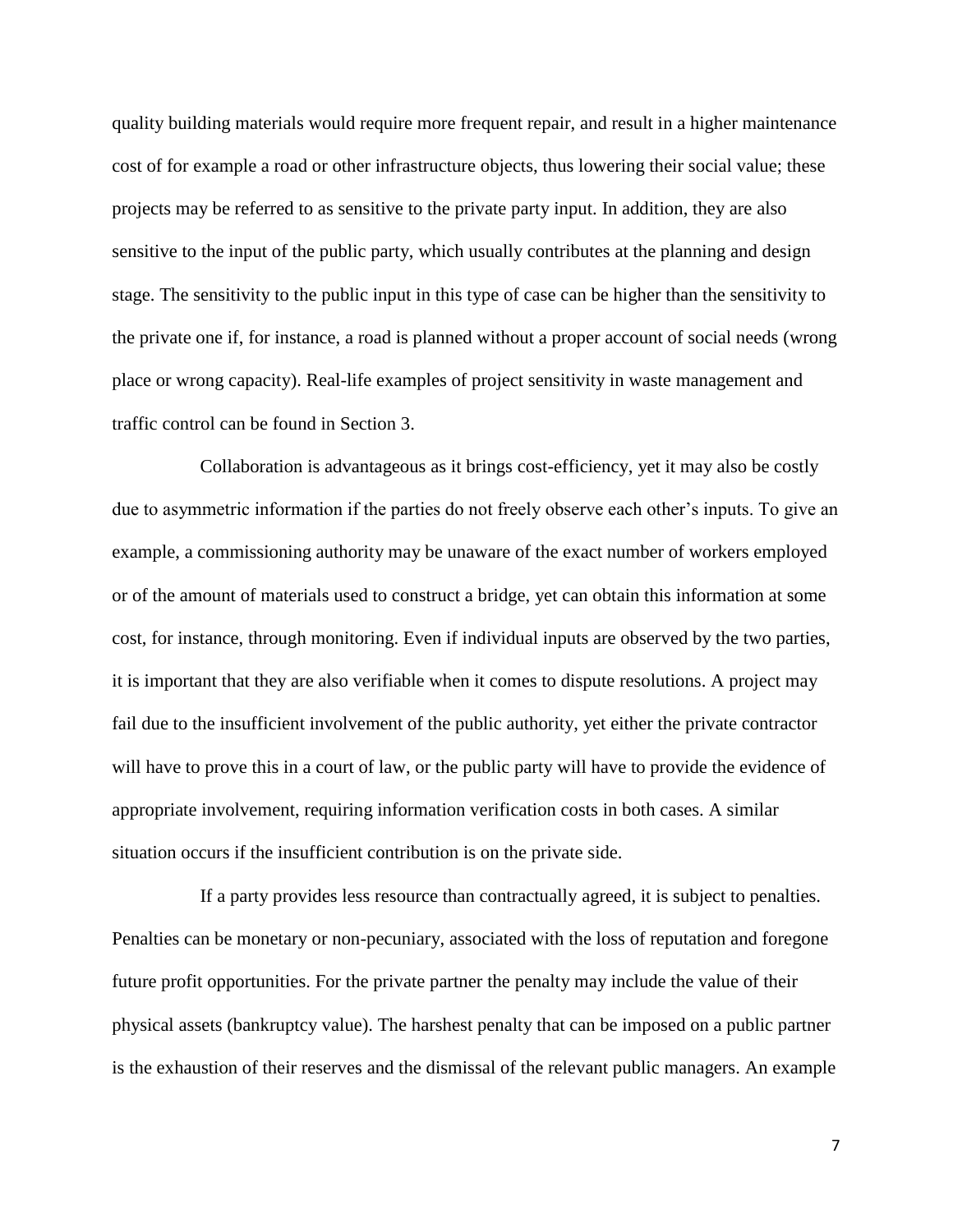of a monetary penalty paid by a public partner is £30m paid by the Norfolk County Council to the Cory Wheelabrator Consortium for abandoning the Willows incinerator project at King's Lynn in the UK. $<sup>6</sup>$  In terms of the framework adopted in this paper, the public party delivered less</sup> resource than agreed, which caused the failure of the project. The specific resource in question here is the approval of the project and securing the state funding for it (the main reason for abandoning the project were 92% local citizens voting against the project and the subsequent withdrawal of the £169m government grant). The penalty imposed on the council entails £19m from current reserves and £11m from future savings, implying a longer lasting burden for other local projects and reputational damage.

A contract between a public and private party specifies their respective inputs, the remuneration due the private partner, the liabilities of the parties (in particular, penalties), and, in the framework used here, the type of reporting on costs and contributions (input verification). Even if the mode of information verification is not clearly specified in the contract, one can associate it with parties' beliefs in regard to which of them will *actually* be monitored or should credibly report on inputs provided. In some institutional settings it is the private party that is more likely to have to provide evidence of meeting the terms of the contract, therefore if the contract is silent on this issue, it implicitly assumes the verification of the private party's input. Three types of contract are conceivable: those where only public input or private input is verified respectively, or where no input verification is conducted. The verification of both parties' inputs is unnecessary because knowing the outcome of the project and the credibly verified input of one party should suffice to establish whether the other party underprovides.<sup>7</sup>

The public partner designs the contract with an objective to maximise the project's social value, minus the costs of its provision and the related verification costs. Verification is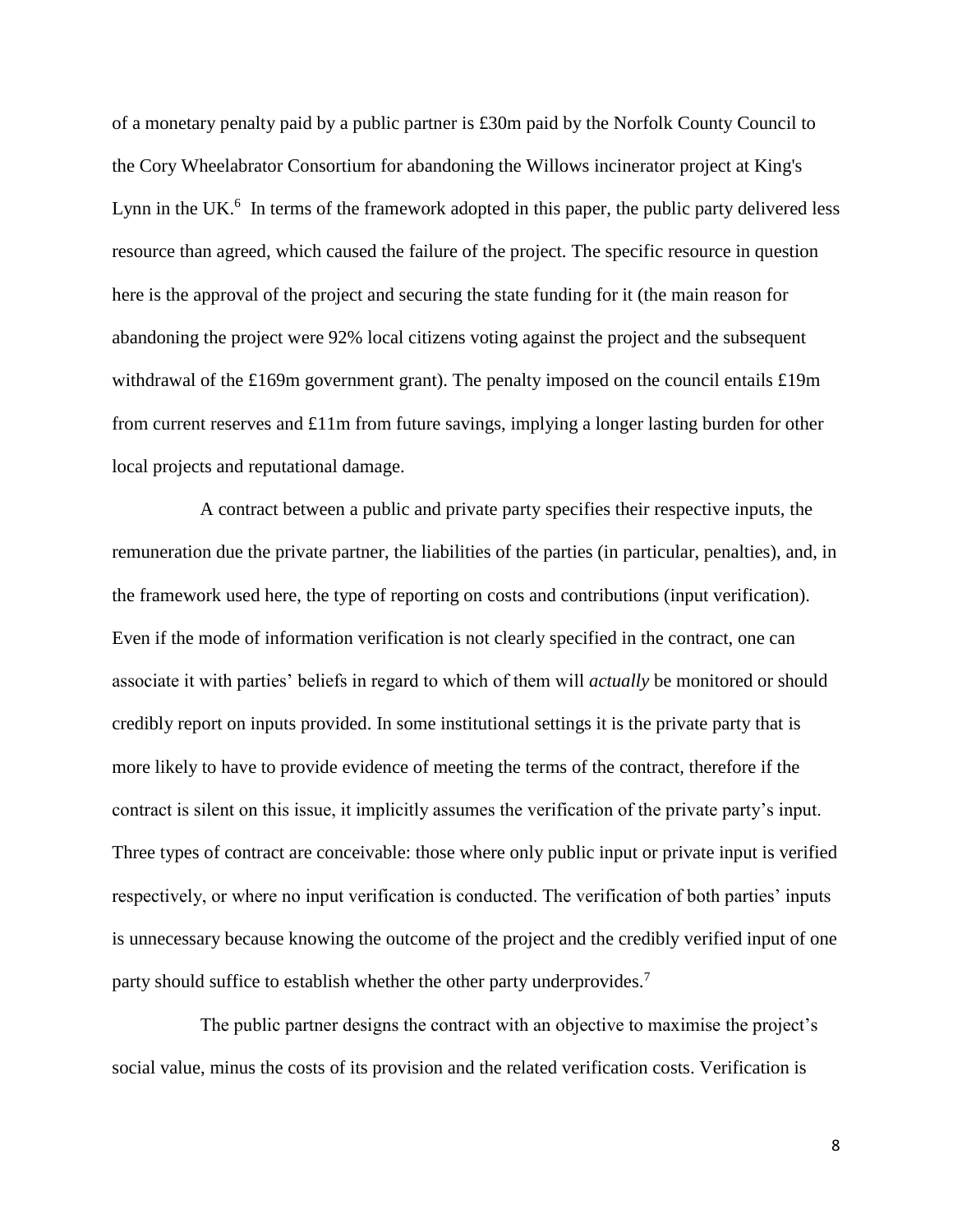only needed for the actual input and not for the cost. The private party's remuneration for their input is established through a *price revelation mechanism*, such as a bidding/auction phase or a tendering procedure. This ensures not only that the most cost-efficient private partner is chosen but also that this partner reveals the lowest payoff they would accept for the provision of these resources. A contract with the verification of the private party's input will specify that the private partner is only paid once inputs are confirmed. This approach is referred to as an *input-contingent* contract (IC-contract); it encompasses agreements where the private party is paid either on an hourly basis or for a specified contribution to the overall project, yet not contingent on the success of the project as a whole.

If the contract stipulates it is the contribution of the public partner that is to be verified, the private partner is paid (as determined by the bidding phase) only if the project is successfully completed. This is because the exact contribution of the private partner cannot be credibly established; yet the success of the project (achieving the target value) implies agreed resources were delivered in full, and hence payment is due. If the project fails, and it is established that the public partner delivered in line with the agreement, this implies that the private partner failed to meet the terms of the contract, and penalties are imposed. Alternatively, if the public party failed to deliver, it is accordingly penalised in favour of the private party. This type of contract is referred to as *output-contingent* (OC-contract).

An alternative to the two types of contracts above that verify contributions of the parties, is a contract that creates incentives for the private partner to properly contribute to the project without actually verifying their inputs. This can be achieved by making the remuneration dependent on the value that the project generates. Theoretically, contracts of this sort (*performance-based*, PB-contracts) are justified in microeconomics (e.g. Bhattacharya and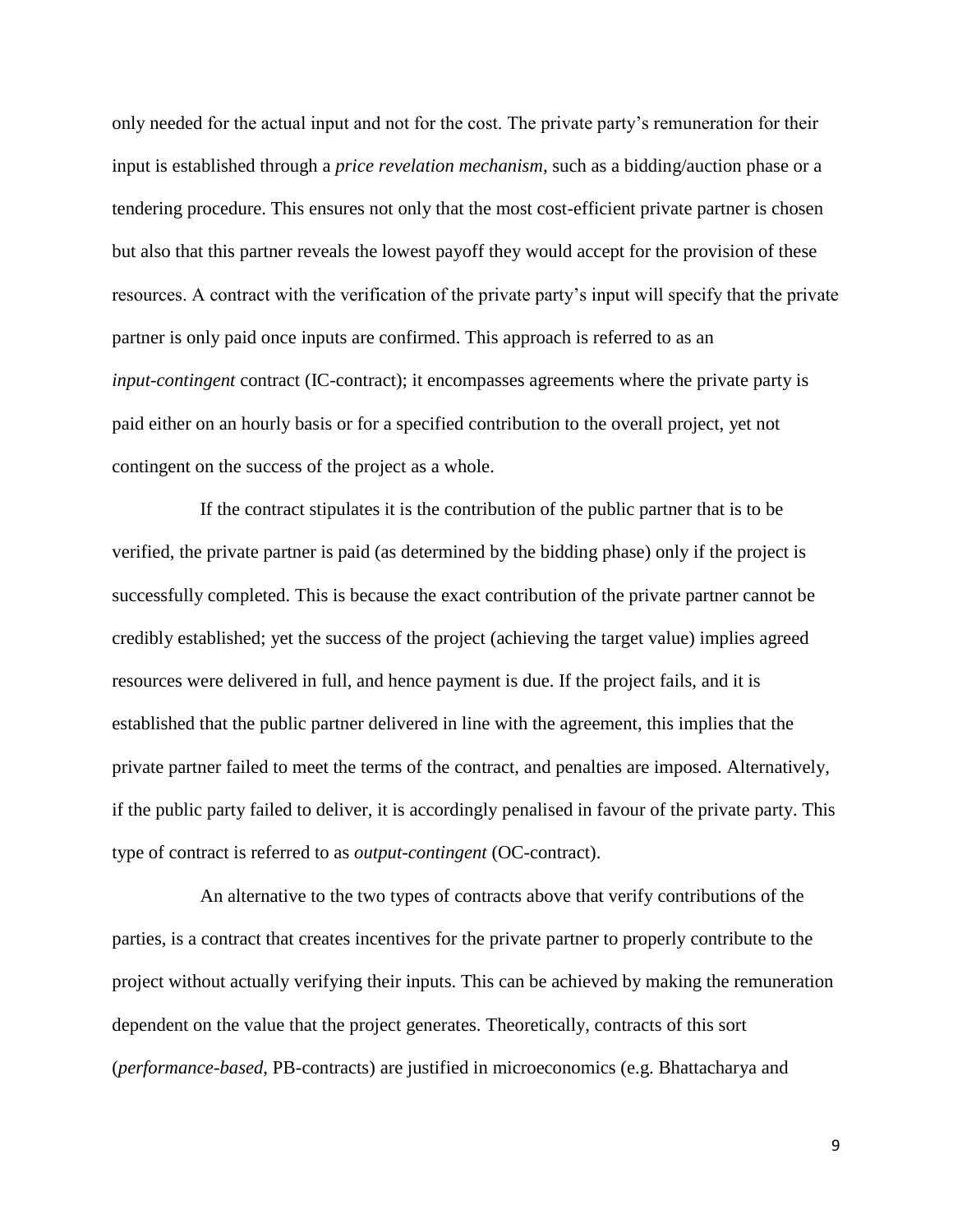Lafontaine, 1995; Kim and Wang, 1998) for the cases where, as in the context of this study, each party has an incentive to minimise their inputs and let their counterpart bear the costs. Practically, this type of concession approach is a good example often used in PPP: the private party operates an infrastructure object and derives profit from payments by the end users or by the government, proportional to the actual usage of that object. In this case, the higher the social value of the object, the more intensively it is used, the higher is the payoff to the private party.

A project is *feasible* if both parties agree to implement it by entering one of the above contractual agreements. The optimal contract is chosen by comparing the total surplus generated by the project under different contractual provisions. In the input- and output-contingent contracts input verification raises the effective cost of resources. It is therefore necessary to compare the cost *with* and *without* verification. An important parameter for this comparison is the verification cost *relative* to the pure provision cost, i.e. by how much more expensive (%) in total would be a particular resource if one has to monitor its provision. This is what this study understands as a *verification cost* throughout the analysis. For example, a complex bridge incurs higher costs of resources (per unit) than a road because a bridge would involve unique solutions, while constructing a road involves a repetition of more standard techniques at each segment of the road. At the same time, it is easier to verify the quality of the bridge and the resources actually used by parties, as it is one localised object, while it is more expensive to monitor the actual provision of resources for each mile of a road. For these reasons, the verification cost (relative to the provision cost) is expected to be lower for the bridge and higher for the road. Even if resources of both parties have identical provision and verification costs, different contracts imply different *effective* cost. In the OC-contract it is the public input that is verified and therefore becomes more costly than the private input. In the IC-contract (private input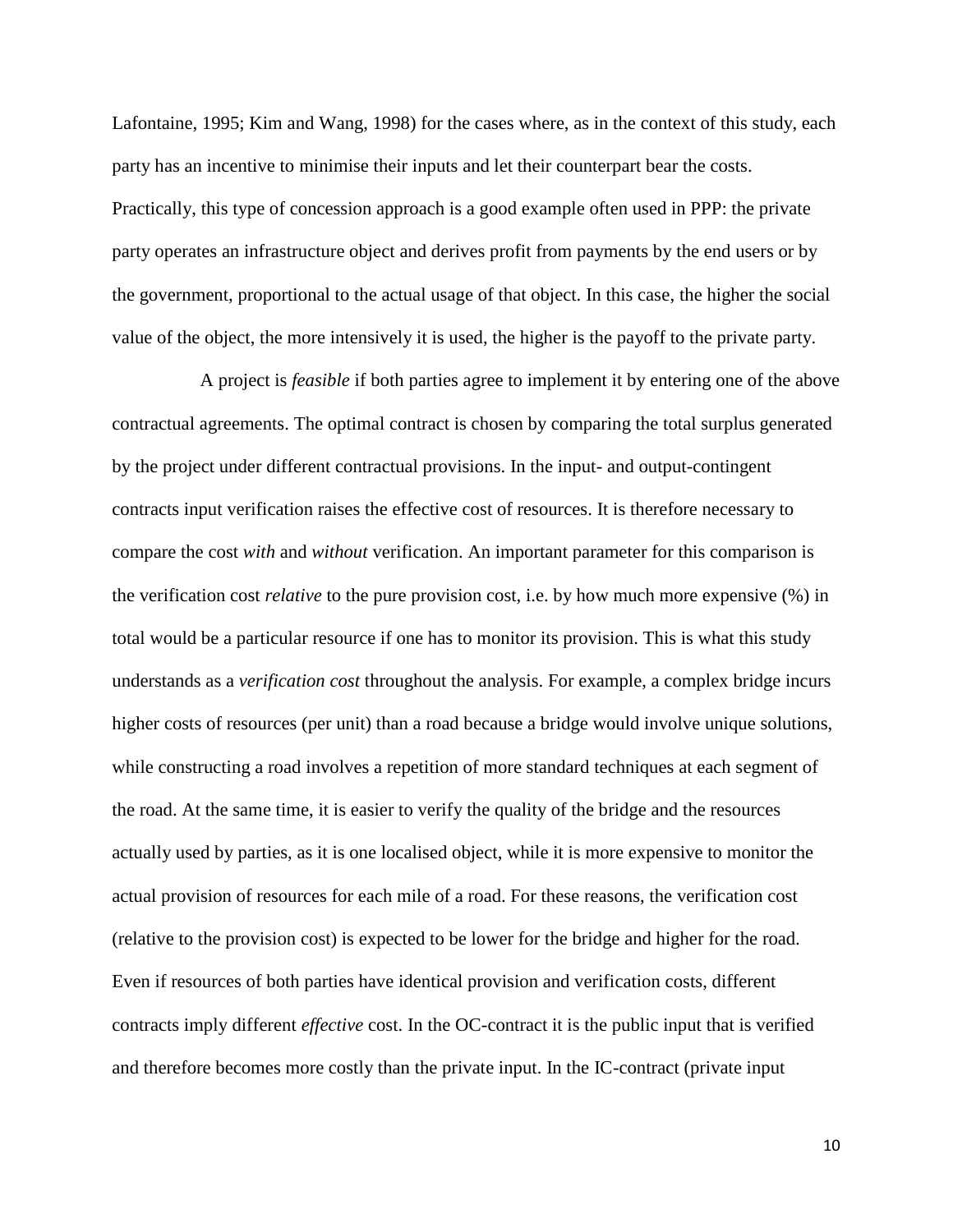verified) the private input will be more expensive when verification costs are taken into account. The sensitivity of the project to inputs determines then the type of the optimal contract: the OC-contract (public input verified) is preferred to the IC-contract (private input verified) if the project is less sensitive to the public input than to the private input, and vice versa. This is because choosing a contract that incurs verification cost for the input of the public party (OC-contract) reduces the optimal amount of this input (due to its higher overall cost compared to the contract with no verification of this input), which does affect the final value of the project, yet this impact is smaller if the project has lower sensitivity to this resource. In Figure 1, OC-contracts are shown optimal for projects with low sensitivity to public input and high sensitivity to private input (vice versa for IC-contracts).

Unlike IC and OC contracts, verification costs are not present in the PB-contract. There is a trade-off between paying for information verification but achieving maximum value out of the project, and saving on the verification cost but reducing the project's value (incentives without verification are weaker, hence the contribution of the parties within a PB-contract is lower than in the first-best case). If verification costs are high, a PB-contract would be preferable to both IC and OC. However this would only hold true if the sensitivity of the project to the inputs is rather low, otherwise even a small reduction in the input due to weaker incentives would lead to a severe loss of the value for the project. For this reason, PB-contracts cannot outperform IC and OC contracts at higher values of sensitivities. In Figure 1, therefore, PB-contracts are shown optimal only for projects with rather low sensitivity to inputs.

Not all projects are feasible even if contracts are optimally designed. One reason for this are verification costs. Projects with high sensitivity to both inputs and with relatively high verification costs are likely to be impractical because they become too costly with IC- and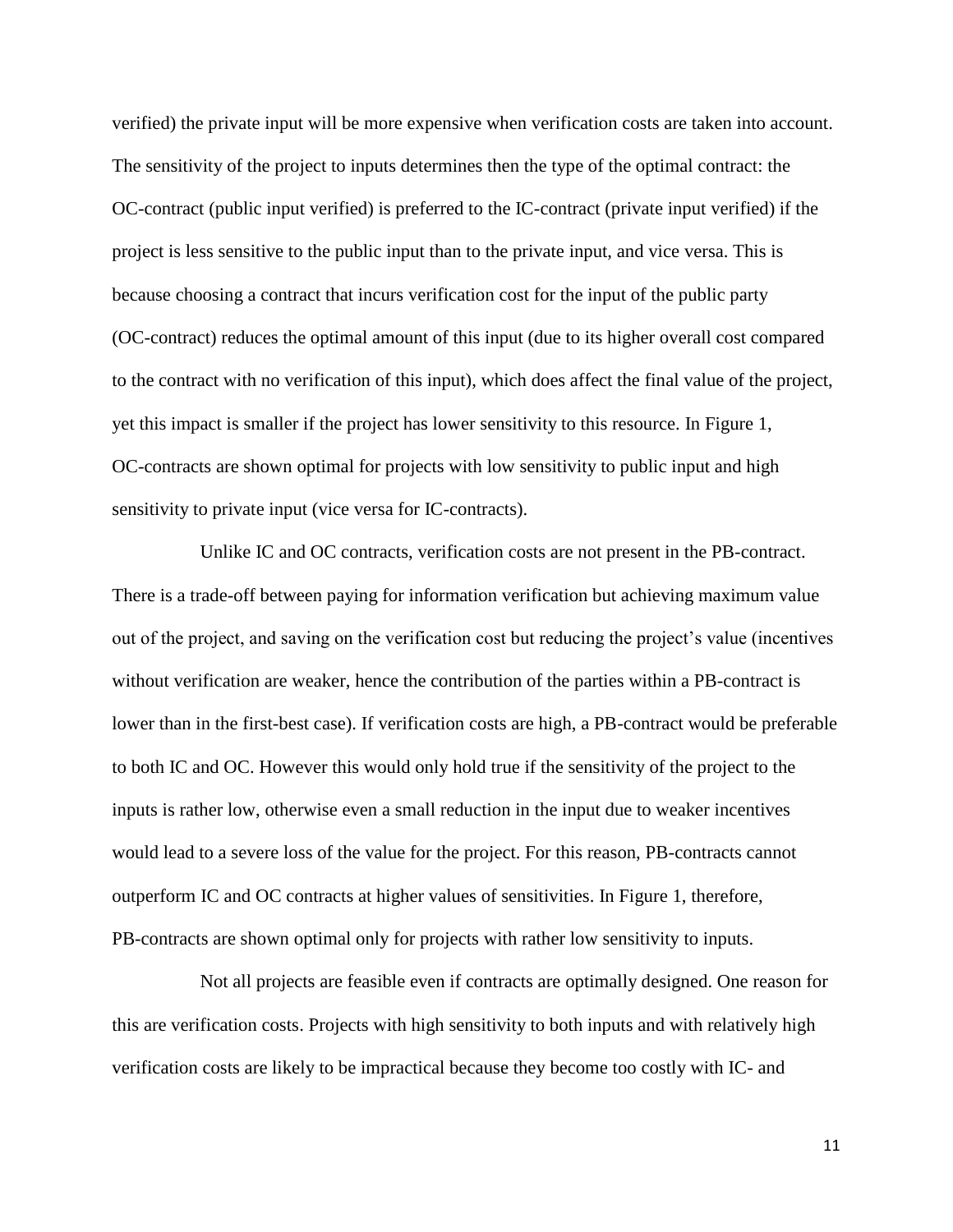OC-contracts, and generate a too low value with a PB-contract. Additionally projects may not be feasible due to the remuneration of the private partner. The latter can be broken down into the compensation for resources provided, which can be measured per unit of resources, and a lump-sum amount, which does not depend on the actual contribution. This lump-sum amount may be needed to cover the sunk costs of starting the project, costs unrelated to the inputs, as well as a premium for working with the government. The lump-sum part of the remuneration represents a *participation threshold* for the private partner: even if the required input is small, a private partner would not be interested in taking part in the project if the payoff is below their acceptable threshold. The value of the project may be insufficient to justify high payoffs to the private partner, thus making the project infeasible for the public partner. Note that these projects despite not being financially viable may still be socially desirable.

Finally, the partnership principle either brings extra benefits to the private partner, for which reason it can lower the participation threshold, or improves productivity of resources due to a deeper cooperation and thus saves on the production cost. Both improve the feasibility of projects. A reduction in the information and production cost come through the close cooperation and aligned objectives. Reputational gains, implicit guarantees and start-up assistance provided by the government may also contribute to a reduction in the participation threshold. PPP units designed to promote and develop partnerships with the private sector and aimed at assisting the projects are an example of institutional arrangements that reduce the participation threshold (OECD, 2010, offers a review of PPP units and their functions in OECD countries.)

Reduced participation threshold and lower information and production costs enable the implementation of projects that would be infeasible under standard contract conditions. This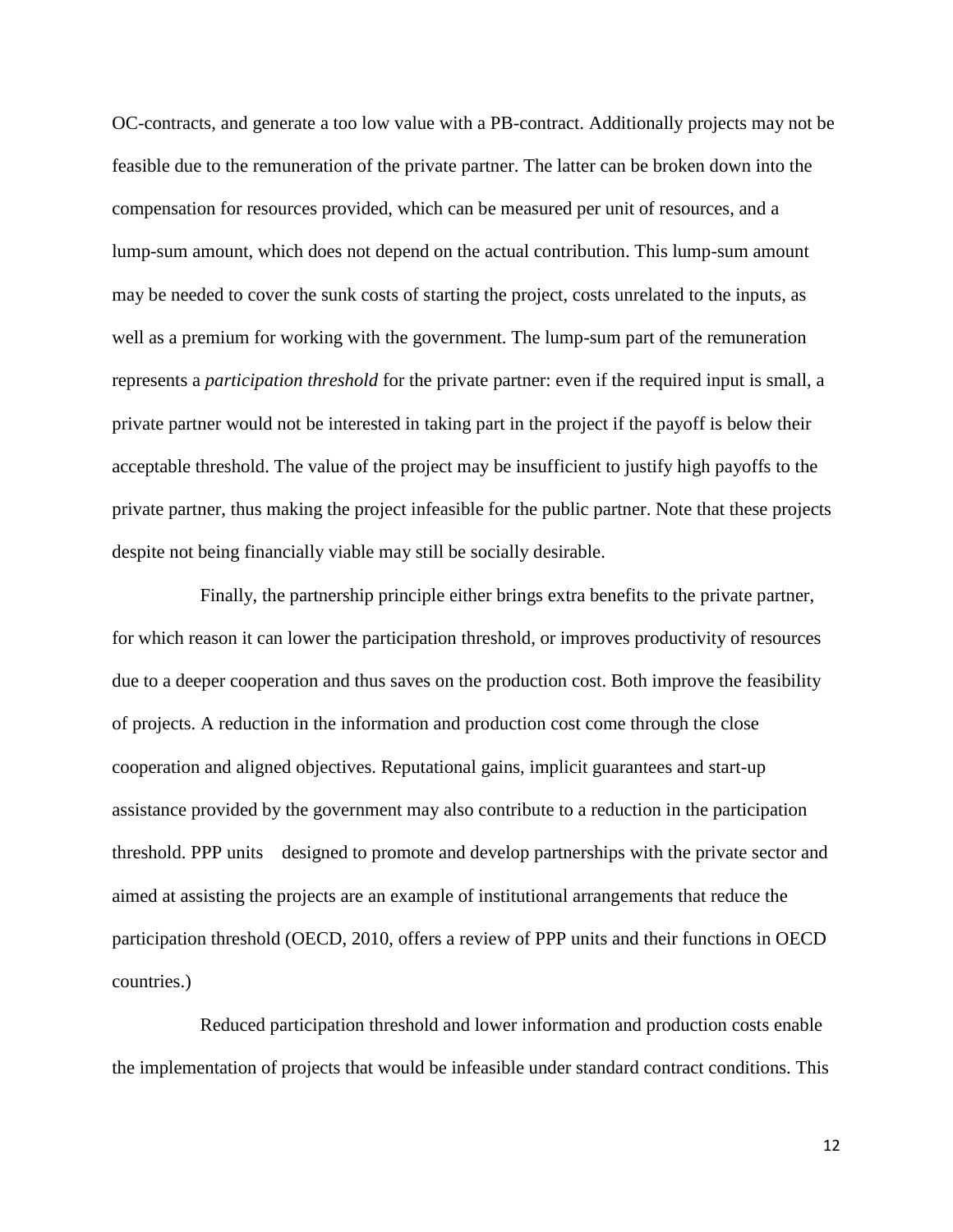aspect of PPP is demonstrated in Figure 1, which summarizes the core of the theoretical framework used here. Infeasible projects are now those that cannot be implemented even through PPP, while the area of PPP projects corresponds to those that would be infeasible under standard contractual conditions, without the partnership element, yet may be implemented through a PPP. This justifies PPPs as arrangements that outperform other forms of public good provision. IC-contracts are optimal for projects with higher sensitivity to the public input, OC-contracts for projects with higher sensitivity to private input, and PB-contracts outperform the two for projects with low sensitivity to both inputs. Because a PPP employs the same three types of contracts, they are shown in brackets. In Figure 1(a), verification costs and the participation threshold are small, for which reason the benefits from a PPP are rather small: establishing a PPP would enable implementation of a small number of specific projects that were not otherwise feasible. When, however, information costs and participation threshold are high, establishing a PPP can be highly beneficial for a large number of otherwise infeasible projects, as in Figure 1 (b).

[Insert Figure 1 around here]

# **2.3. Implications for optimal PPP arrangements**

The choice of the optimal contract for a PPP depends simultaneously on the project parameters (such as its sensitivity to inputs, and costs of verification of those inputs) and on exogenous factors embedded in the participation threshold of the private partner. In particular, the participation threshold depends on risks for the project triggered by actors or circumstances related or not to either of the parties (for example, changes in preferences of the public that might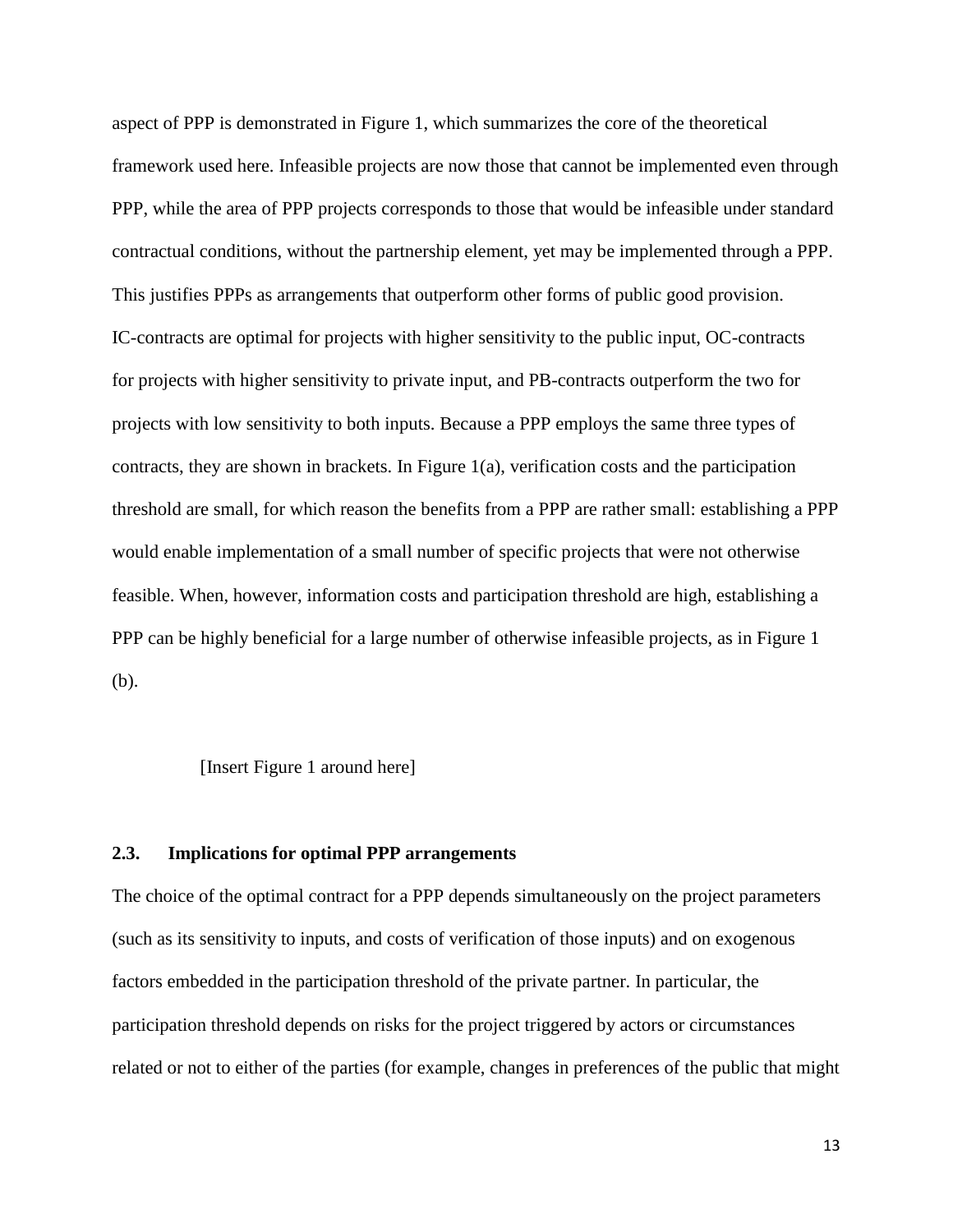affect the value of the project). Participation thresholds cannot be observed directly, yet one should be able to observe benefits arising from the partnership element affecting thresholds in real-life cases.

**Implication 1:** A PPP is optimal only if the input verification costs and the participation threshold are relatively high; a PPP has a clearly demonstrable partnership element benefiting both parties beyond cooperation achievable in standard contracts.

The infeasibility argument underlines that when the sensitivity of the project to inputs is small, parties can reduce the employment of resources that are too costly to verify, without a significant impact on the project value. For this reason, projects with relatively high sensitivity to both inputs can become infeasible, this is where a PPP can help.

**Implication 2:** A PPP is optimal only for projects with relatively high sensitivity to inputs of either or both parties.

As demonstrated in Figure 1, if verification costs for both inputs are equally small, a PB contract is unlikely to be optimal for a PPP because a better arrangement can be achieved through an IC or OC contract.

**Implication 3:** A PPP through a PB-contract (concession) is optimal only if input verification costs are high.

The choice between the IC and OC contracts depends on the relative verification costs for the inputs. Higher verification cost for the input of private partner makes an IC-contract (with a stage-by-stage verification of the private input) less cost-efficient, and therefore the optimal contract for the project is likely to be output-contingent. Similarly, higher verification costs for the input of the public partner makes the OC-contract less cost-efficient and more likely that the project should run under an IC-contract, as shown in Figure 2. For this reason, if a PPP is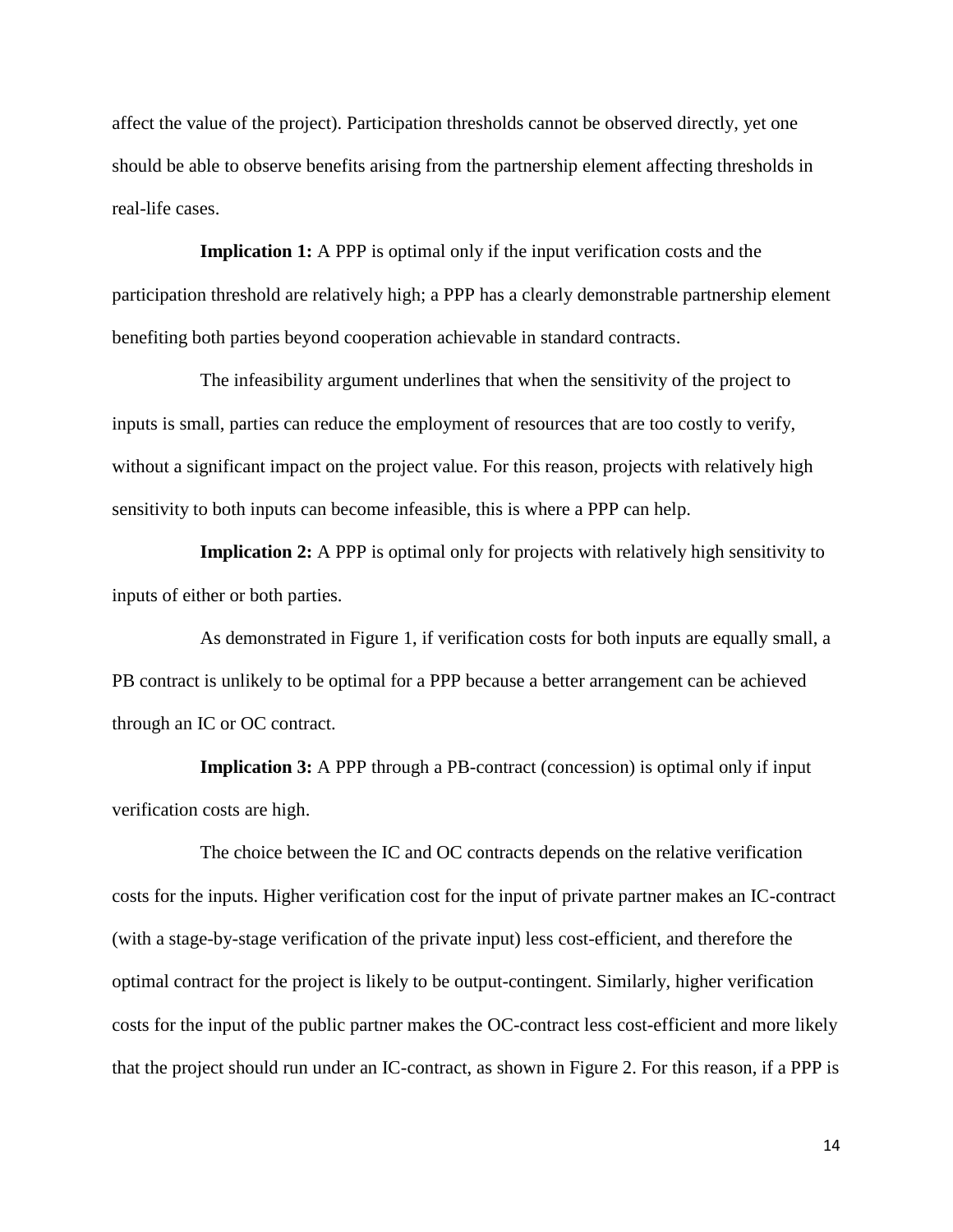being formed, in most cases it should resort to an OC-type of arrangement if private input is more costly to verify, except for very high sensitivities to private input (Figure 3a), or to an IC-arrangement if it is the public input that is more costly to verify, except for very high sensitivities to the public input (Figure 3b). If both are too costly, a concession (PB-contract) is optimal, as above.

**Implication 4:** A PPP through an IC-contract is more likely for projects with more expensive verification of public input; a PPP through an OC-contract is more likely for projects with more expensive verification of private input.

> [Insert Figure 2 around here] [Insert Figure 3 around here]

# **3. Cases**

The above three types of collaborative contracts between the public and the private partners are quite common in practice. This framework explains examples of government buildings in the Netherlands (IC-type PPP contract) and roads construction in Finland (concession, PB-type contract) from the Introduction. Note that due to the economies of scale, in large projects costs per unit are typically lower than in smaller projects. A building exemplifies a rather unique project of a smaller size than, for example, a highway. In a building project, the input of the private partner can be relatively easily verified: the construction site is accessible, usually in an urban location, for which reason regular monitoring is not problematic. Architecturally, large buildings, especially in a central location, are rather unique, which implies relatively high production costs per unit of input. Therefore verification costs relative to the provision costs tend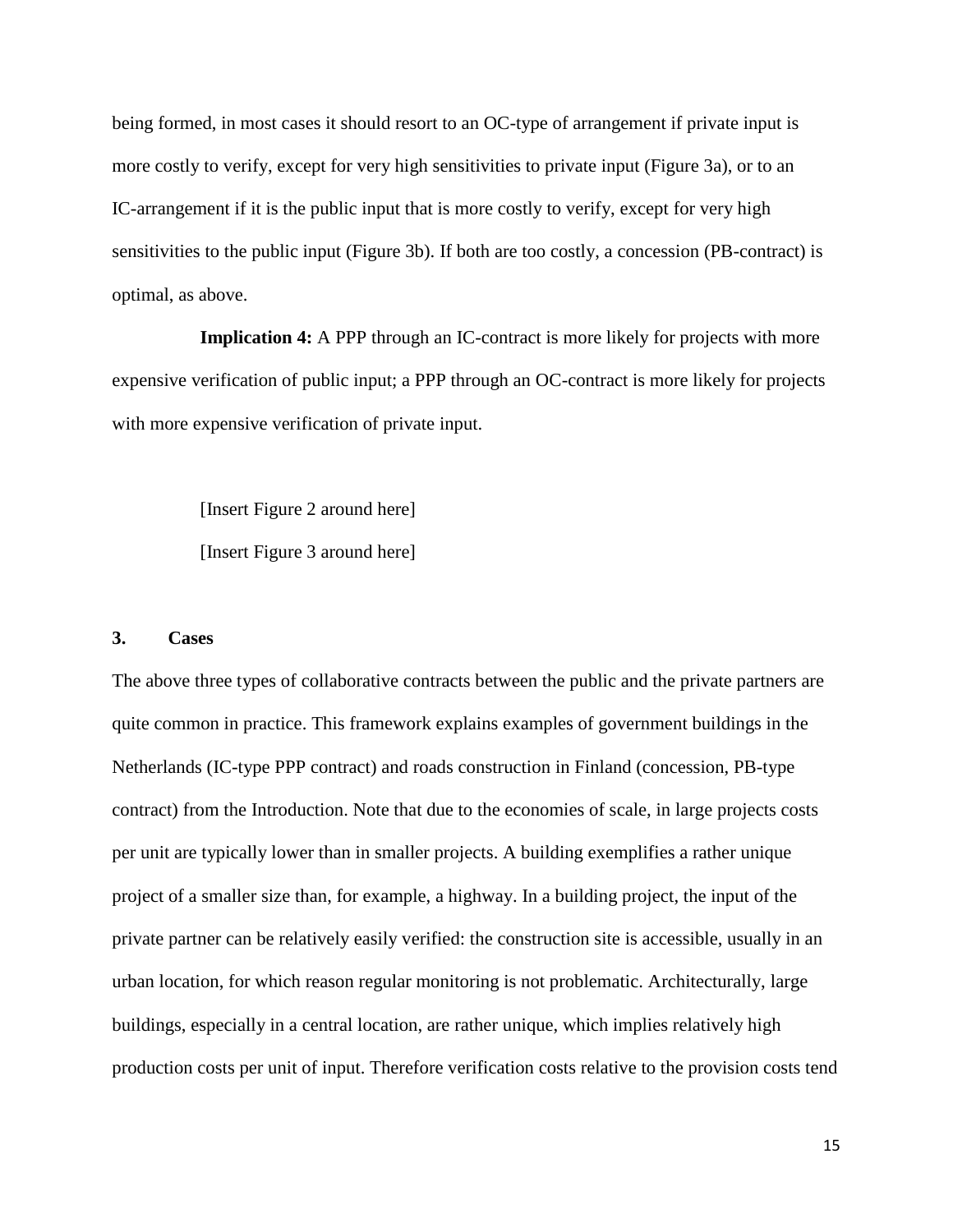to be low, and Implication 3 rules PB-contracts out. Implication 4 suggests that an IC-contract is optimal for these types of building projects, as public input is less specific, and the sensitivity of the outcome to it is rather low. In contrast, large-scale projects like motorways offer opportunities for a reduction in costs per unit through the economy of scale argument, and in particular through a rather routinized repetition of standard actions at each segment of the road. However the length of the project site makes private partner's inputs less observable, suggesting higher input verification costs. As predicted by Implication 3, concession (PB Contract) is more likely to be optimal in this case. The same logic applies to the cases below.

# **3.1. Performance-based contracts in waste management**

All cases are presented as a brief summary, sketching out the main building blocks of the theoretical framework, such as the contributions and liabilities of the parties, assessment of the sensitivity of the project to these contributions, the theoretically optimal and the actual contracts. Special emphasis is placed on the partnership elements embedded in the relationship between the parties. The cases also provide information on whether the project is successful or not, where available. Each case is accompanied with a list of case-specific references to original sources of data (see footnotes to individual case subheadings).

# **Case A: Energy From Waste project in Suffolk, UK<sup>8</sup>**

**Description**: 25-year, £1-billion private finance initiative (PFI) waste management contract between Suffolk County Council and SITA UK. Includes £185-million incinerator in Great Blakenham (Suffolk, UK), a combined heat and power (CHP) plant, with the capacity to burn up to 269,000 tonnes of residual waste a year and generate enough electricity for 30,000 homes. [1] **Public party contribution**: Provision of the Great Blakenham site (in the ownership of the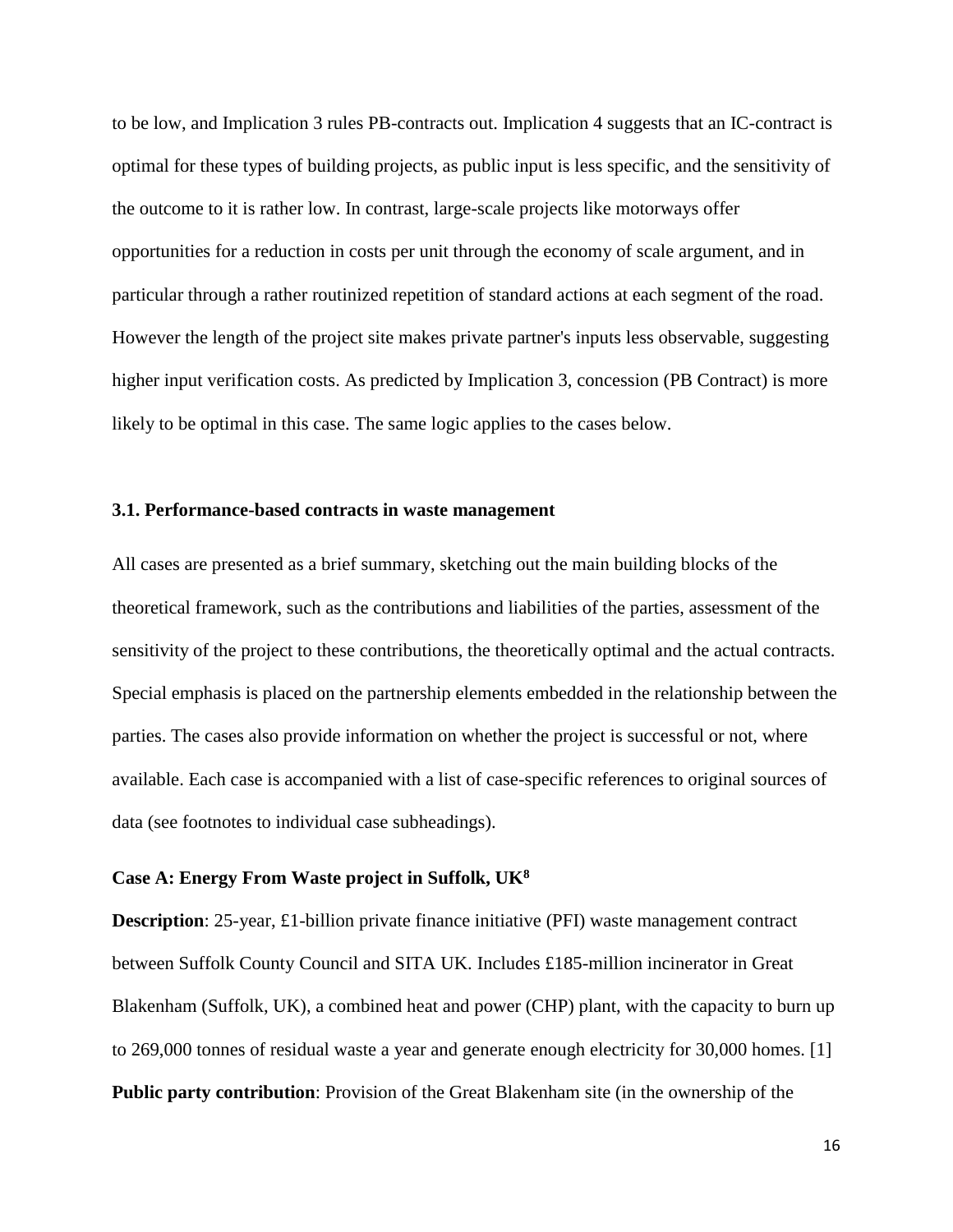Suffolk Council) on a lease to the private partner (at a peppercorn rent) for the duration of the project, which will revert to Council ownership on expiry of the contract or earlier termination [3]. Minimum guaranteed tonnage of waste to be processed (170,000 tonnes a year). Government grant of about £200 million over 25 years, to contribute towards the running costs  $[2]$ .

**Private party contribution**: finance, technology, building facilities, management. £180 million Incinerator funded by SITA UK; at the end of the contract, the facility will be owned by Suffolk County Council [2]. Private party outsourced activities to other subcontractors, for example, architecture and design of the building were outsourced to Grimshaw.

**Liabilities of the public party**: payments for an insufficient waste delivery; penalty if project plans withdrawn. Credibility of penalties is evidenced by a similar project in nearby Norfolk, initiated under the same conditions (and subject to the same government regulation), that has been withdrawn by the public party and resulted in penalties paid to the private partner (see example in Section 2.2). Minutes from Suffolk council meetings evidence discussions of the logistic schemes to achieve targets on waste delivery. The risk, of not meeting the waste volume target, is confirmed by estimates that "UK's residual waste treatment capacity will exceed supply in 2017/18" [1].

**Liabilities of the private party**: penalties for broken deadlines, failure to meet standards; business risks, except for the risk of insufficient waste delivery.

**Sensitivity to contributions**: First phase of the project (plant construction) is more sensitive to the contribution of the private party. The second phase (waste processing) is equally sensitive to contributions of both parties, as energy generation depends on the waste collection, as well as on the technology implemented and the quality of materials used in the construction of the waste processing facility.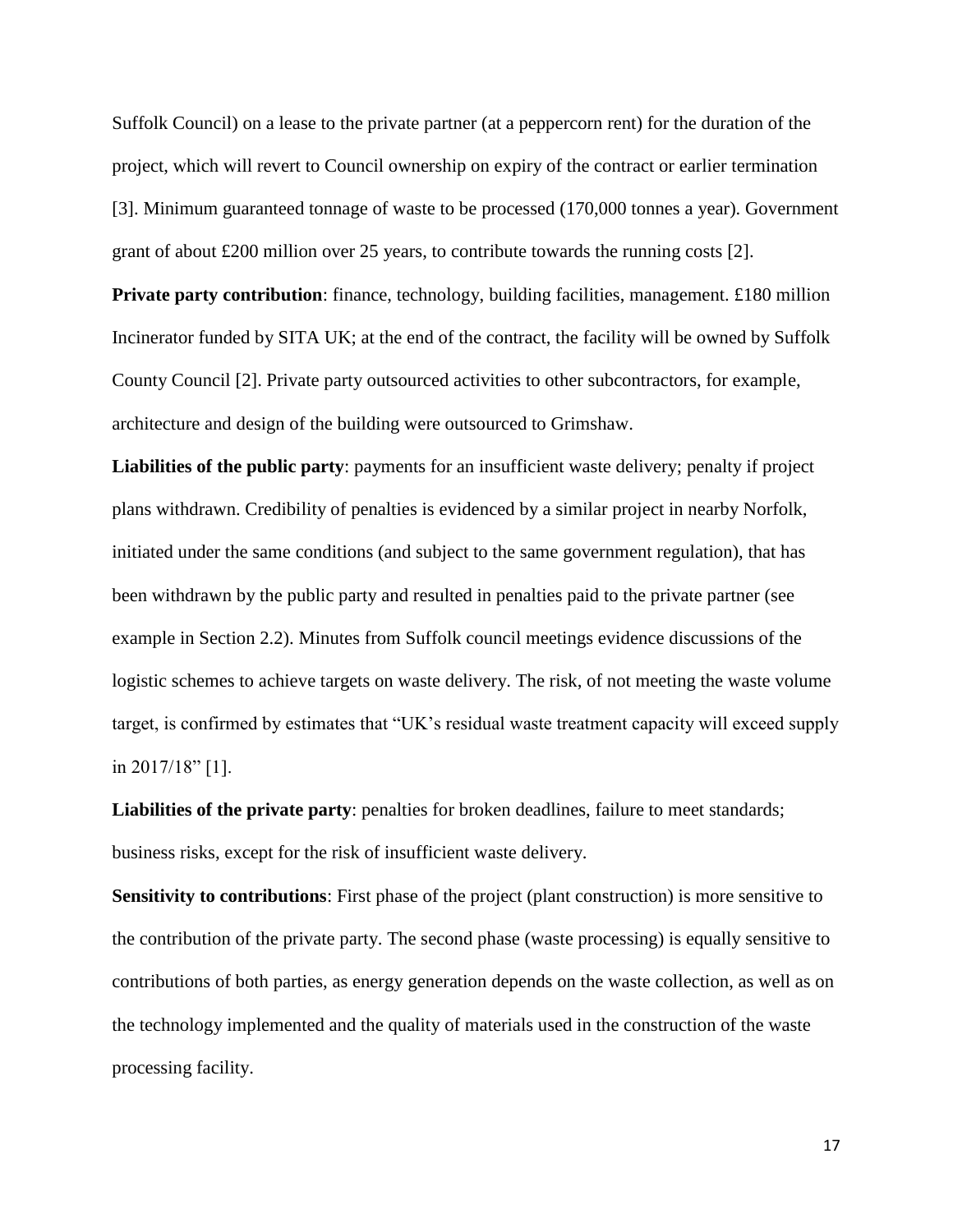**Optimal contract**: PB-contract, because project sensitivities to both contributions are equally high. Information costs are high (e.g. verification of the technology employed requires specialized knowledge). If the first phase (plant construction) was unbundled from the second phase, a fixed-fee output-contingent contract would be optimal for the first phase as it is highly sensitive to the contribution of the private partner, and the information cost (verification of the quality of the plant) is high. Due to the high information costs at the first stage, bundling it with the second stage is optimal, as it removes at least one information verification stage, and introduces incentives for the operator to ensure the necessary quality of the facility.

**Actual contract**: PB (concession). The private party derives profits from waste processing fees, depending on the amount of waste processed, as well as from energy generation. The public party shares profit from energy generation (if it exceeds target).

**Partnership element:** close co-operation, as evidenced by the minutes of the Council's Scrutiny committee [4]. Assistance from the public party evidenced by the record-breaking short project approval time. The Council and the Community Liaison Group established by the Private Partner, jointly held meetings with the local community to update on progress and address any issues arising. Although identification of the construction site is usually in the remit of the private partner [5], in this case the site was suggested by the Council from the beginning (and accepted by all four bidders at the procurement stage) [3]. The council site provision reduces risk of proposal being rejected on the basis of suboptimal choice of site (translates in the reduced participation threshold in the model).

**Evidence of success**: The plant opened on time and on budget [1]. Architectural award for the building. Civil Engineering award for the overall project. [2] Successful operation scheme including accommodating extra waste delivered from Norfolk after closure of several sites there.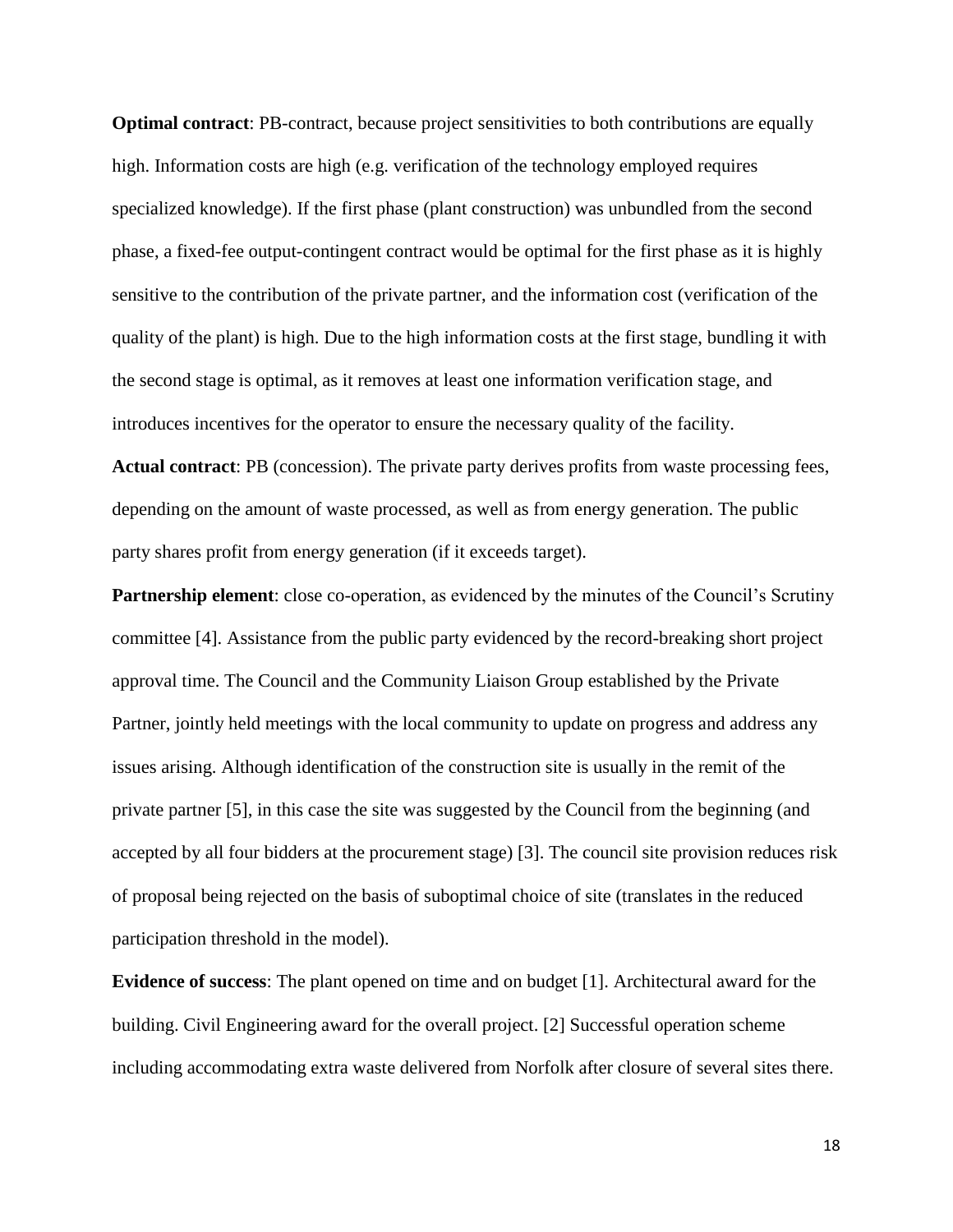Average electricity generation 570 MWh per day (daily data available from http://www.suffolkefw.co.uk); this exceeds the predicted energy generation of 225 MWh per day (converted from a figure of 80 000 MWh a year, [6]).

**Other remarks:** the ownership of the facilities is transferred to the public party after 25 years; associated risks (worn out facility, amortization costs, modernization needs) are on the public party. Budget forecasting does not go beyond 25 years, and does not consider these costs.

# **Case B: Waste processing in Krasnokamsk, Perm Krai, Russia<sup>9</sup>**

**Description**: Solid household waste (SHW) processing at Bekryata site (Krasnokamsk, Perm Krai<sup>10</sup>, Russia). From 2008, the Bekryata landfill site is under the management of the private partner «Bumatika», selected through a competitive procurement procedure. The initial contract was for 10 years. The waste management scheme includes a waste sorting facility, launched in 2008 (the only one in Perm Krai at that time) and fully operating today, with a capacity of 30 tonnes of SHW, capable of separating SHW into 18 fractions. Estimated investment value – RUR 38,5m (approximately £1m in 2008). Total planned investment – RUR 100m. The size of the site –16,7ha. Apart from the sorting facility, the operator introduced modern technologies and equipment for waste compaction and ground densification, reducing water pollution and simplifying future re-cultivation [1, 2]. In November 2013, Bumatika launched the second sorting facility, making it available to local university researchers for experimental studies in waste processing. Altogether, the project includes collection, transportation, storage, sorting and processing of SHW [3, 4].

**Public party contribution**: land (at a peppercorn rent), monopoly waste processing rights in the Krasnokamsk area (where the site is located), red-tape reduction, monitoring of the ecological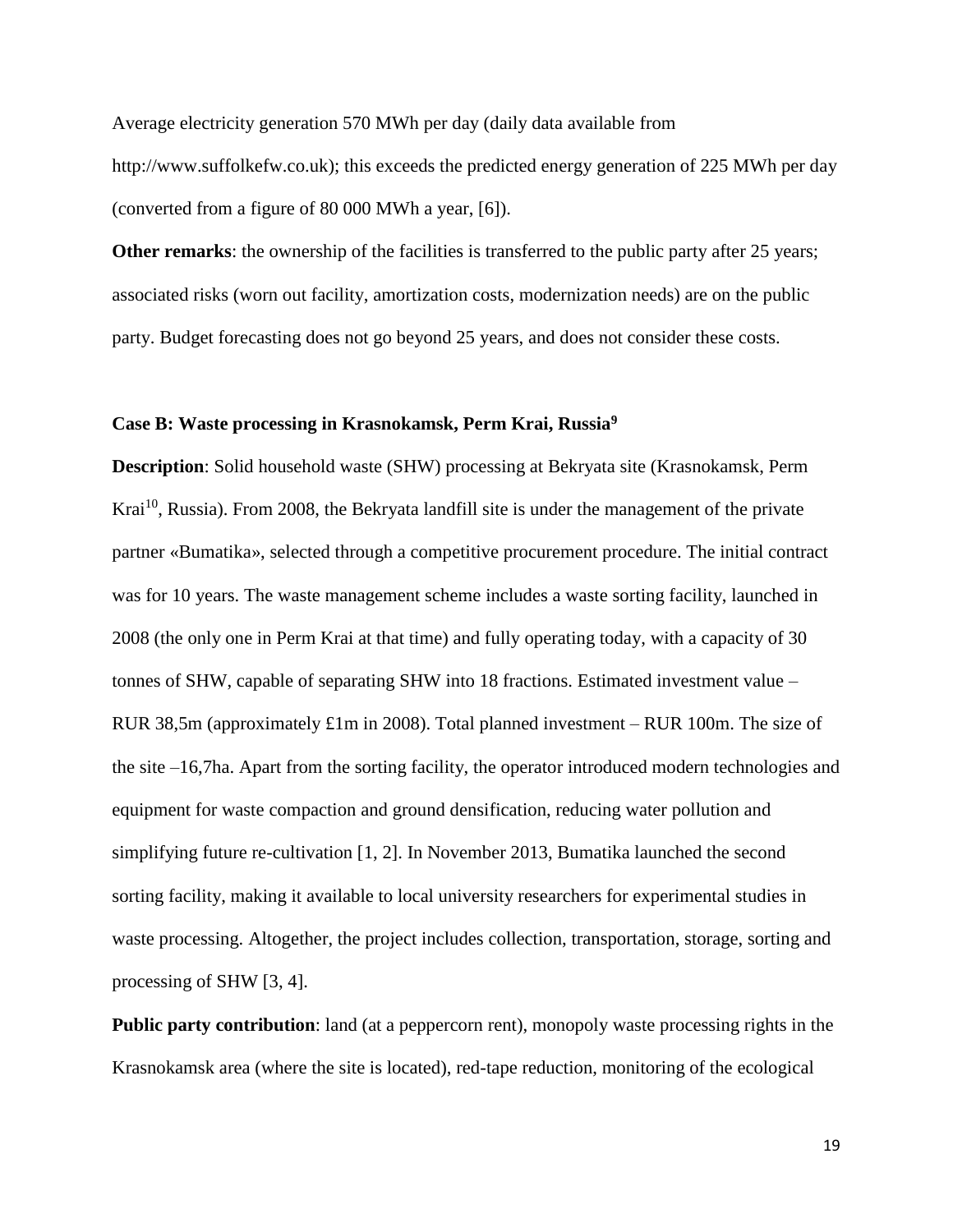situation in the region.

**Private party contribution**: finance, technology, facilities, maintenance, management. [5, 6] **Liabilities of the public party**: no evidence of formal liabilities (penalty sanctions) of the public party. Legal sanctions for improper usage of public (municipal) assets if property rights are not clearly defined. Evidenced by court proceedings investigating the property rights and procedural regularities of setting the rental price in this case [7].

Liabilities of the private party: regulatory sanctions if standards not met, business risks; penalty if project is not delivered; the public party has the right to terminate the contract. **Sensitivity to contributions**: the project is sensitive both to the private and to the public contribution. The private contribution ensures the quality of facilities, including environmental aspects, and partly the waste collection (apart from Bumatika, there are other collectors in the region who deliver waste to the processing facilities of Bumatika). The public contribution affects the amount of waste collected and processed [5, 8]. Unresolved issues with property rights and lease agreement delayed the launch of the facilities [10].

**Optimal contract**: PB-contract, because the sensitivity to both contributions is comparable and rather high. Information costs are relatively high (e.g. verification of timely waste collection). **Actual contract**: PB-type, similar to concession. The private party derives profits from the waste processing fees, paid by other waste collecting companies, who are paid by households for the collection of waste. Additional profit is derived from sales of recyclable elements of the waste. [11, 12].

**Partnership element:** Assistance from the local administration in promoting separation and collection of waste: subsidies to businesses that separate waste, popularisation of waste separation. The private partner confirms the local administration is interested in and contributes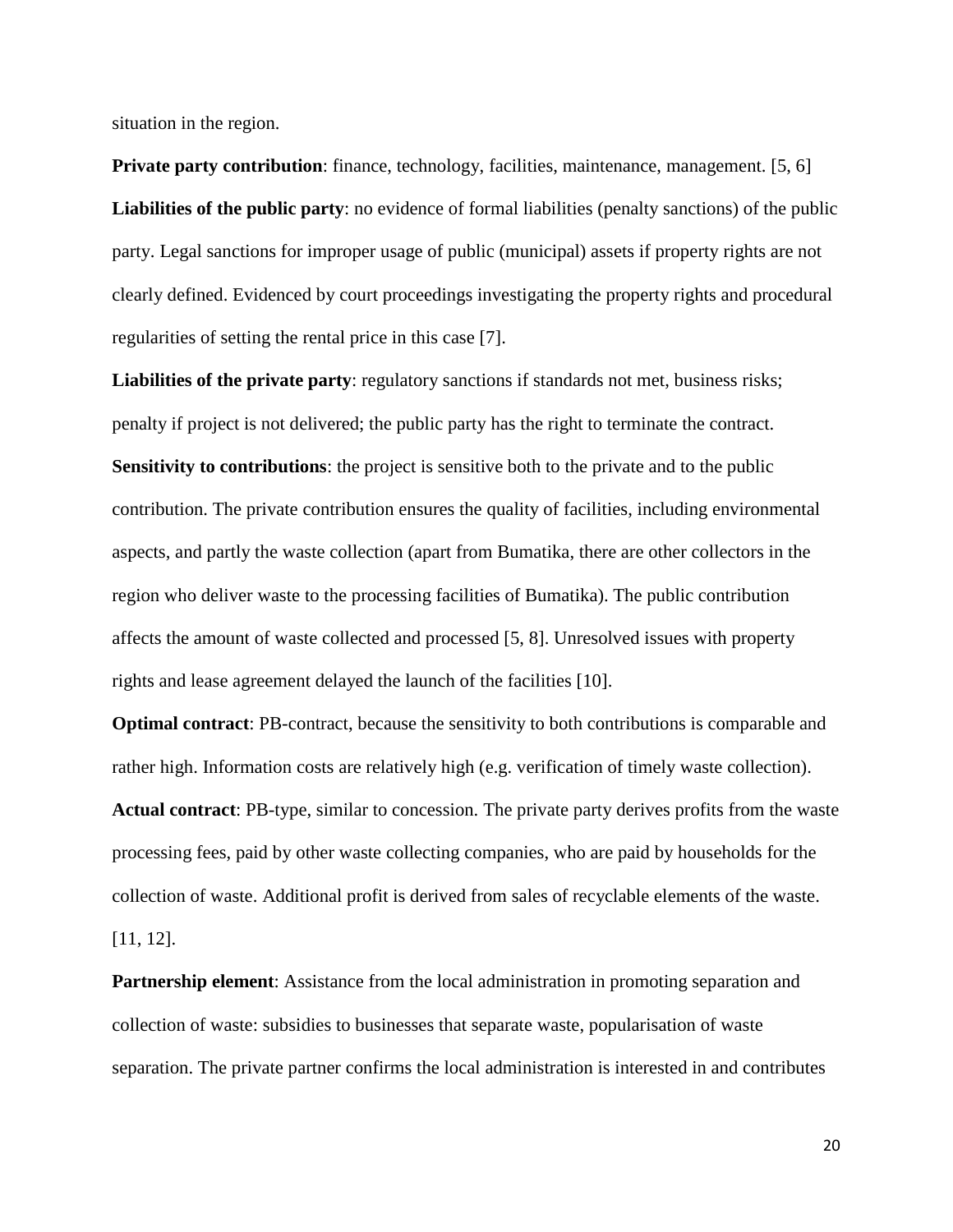to achieving the objective of improved waste management in the region [9].

**Evidence of success**: The project is still running. A second plant was launched in 2013. RUR 168m (£2.5m) reported revenue and RUR 2.4m (£34 000) net profit in 2013 [13].

**Other remarks**: the lease agreement between Bumatika and the local authority expires in 2019. From 2014-15 there is a surge in the competition in the market for SHW processing in Perm Krai. This creates additional business risks. In 2015 Bumatika has been reportedly acquired by Eco-Systems (Moscow), a company that aims at a consolidation of smaller SHW processing enterprises in the Perm Krai [13].

#### **3.2. Fixed-fee contracts in traffic and road safety management<sup>11</sup>**

## **Case C. Intelligent Traffic Systems in Essex (UK)**

**Description**: As of 2008, Essex had 7500 km of roads and 785,000 registered cars, travelling over 11 million vehicle kilometres annually. Traffic levels were estimated to grow by 2% per year. The county's objectives were to improve the reliability of journey times for car users (increase journey time reliability to 95%) and reduce average journey times (reduce journey times by 1% across the board) [5]. To achieve these objectives, a partnership contract SA2000 between Siemens/Atkins and the Essex County Council (ECC) was signed in 2006 for the period until 2013 [1]. Although formally this contract was announced as commencing in 2006, the actual start of the partnership dates back to 2000, when an initial contract with a total value of £7m was signed until 2013. Interruption and refreshment of the contract in 2006 is due to the programme restructuring on the public side [2]. SA2000 manages the design, supply, installation, maintenance and operation of Intelligent Transport Systems (ITS) in Essex and is responsible for keeping traffic moving. [3]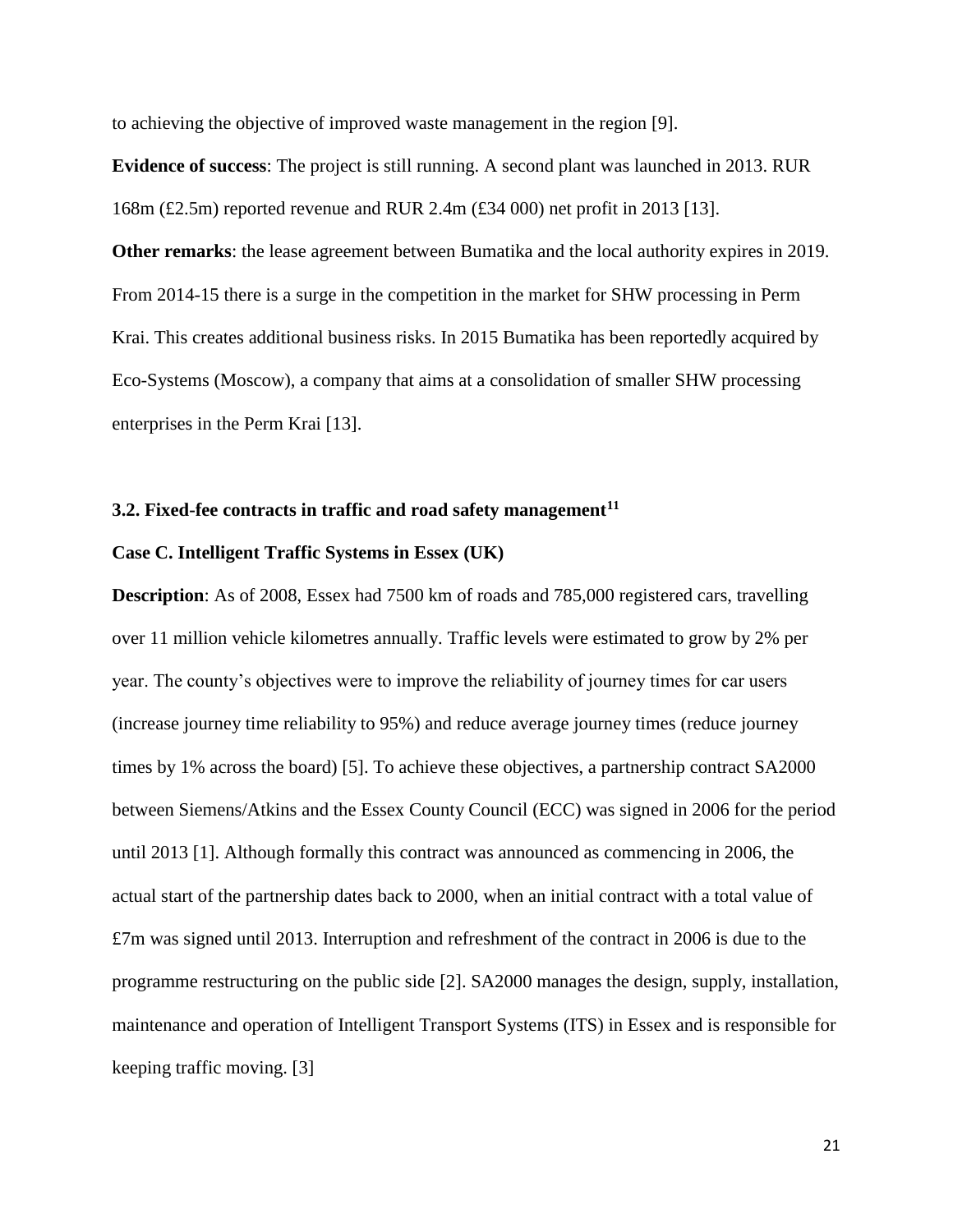**Public party contribution**: At the *pre-tender stage*: funding, specification of needs: "...the development of the new contracts [needs to be] properly resourced and evaluated prior to going to tender. It is proposed, therefore, to establish a dedicated multi disciplinary team of staff to deliver the new contracts … some external resource will be required to support internal staff and it is proposed to secure experts from the industry to both provide advice and guidance, and also a resource to meet workload demands. This can be met from existing budgets. The intention is that that the wider industry and our existing partners will also be engaged in this process." [7] At the *post-tender stage*: the county operates Essex Traffic Control Centre, involving Essex Police, Highways Agency, Regional and National Traffic Control Centre as stakeholders. The Centre is the main focal point for the Intelligent Traffic system and its congestion management: (1) acts as the control room for monitoring the network and implementing intervention strategies in response to planned and unplanned incidents, and (2) provides travel information and advice to the public relating to journey planning. Example of intervention includes changing timings on signal controlled junctions when they "lock up" due to heavy volumes of traffic. [5]

**Private party contribution**: Technology, installation, maintenance of equipment, data collection and processing.

**Liabilities of the public party**: n/a.

**Liabilities of the private party**: the contract can be terminated, as exemplified by the review of the original contract of 2000 in 2006 with a note that despite a good partnership with contractors, there was need for improved contract control and better financial management because "the added value expected from the "partnership" has not materialised to the extent expected" [7]. **Sensitivity to contributions**: High sensitivity to private input (equipment needs to function correctly). High sensitivity to specifications of needs by the public party at the pre-tendering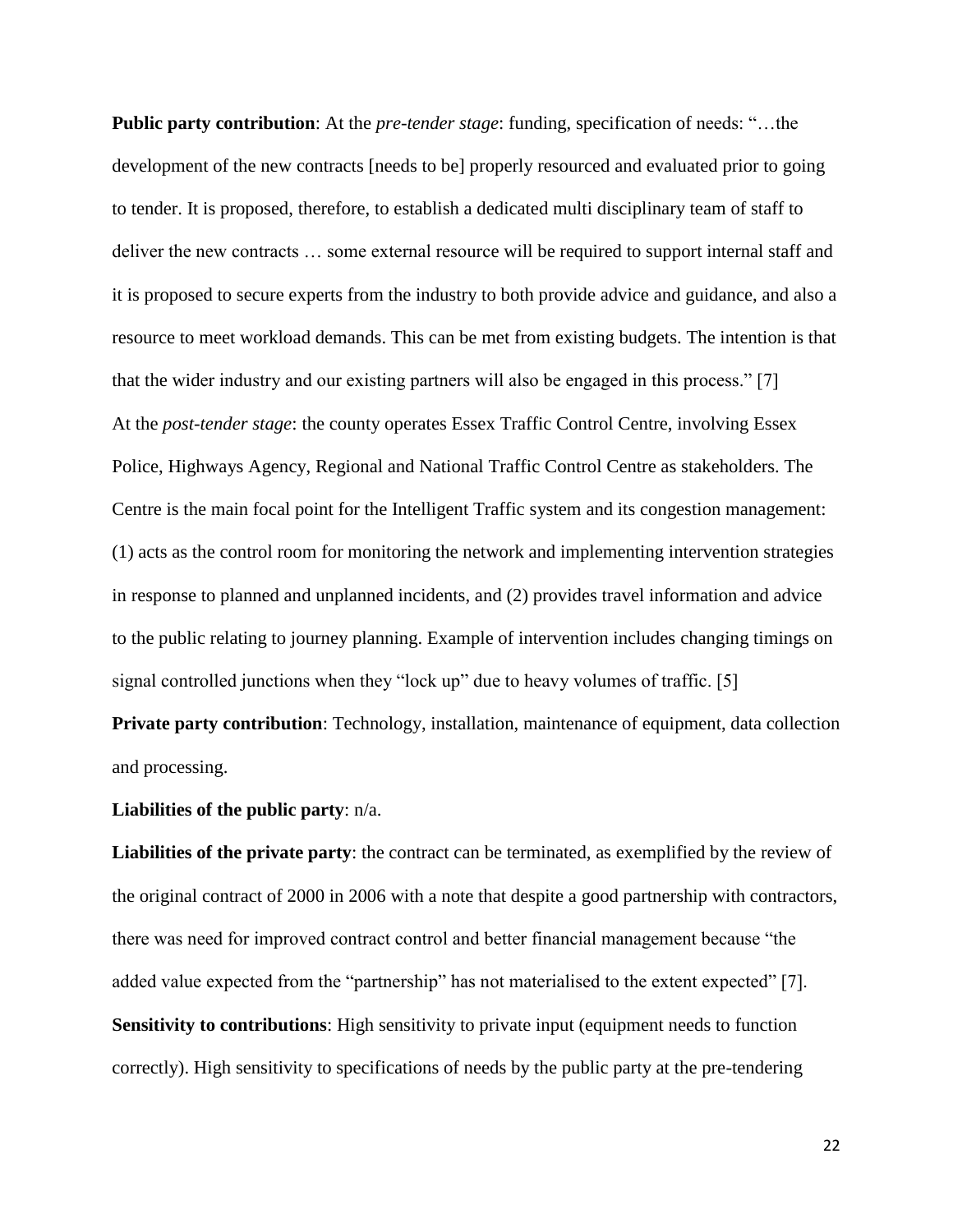(wrong specifications result in underperformance) and post-tendering stages (the operation of the traffic control centre is crucial for smooth traffic).

**Optimal contract**: fixed fee IC-type. The input of the private party (equipment installed and working) is verifiable at a relatively low cost. The input of the public party (Traffic control centre) to the overall objective of improving traffic and reducing accidents is less visible despite website with live data, radio broadcasting, as it also involves proper and quick response to congestions and accidents, which are more difficult to verify.

**Actual contract**: IC-contract: "the payment mechanism is a combination of actual cost, tendered rates and time" [7].

**Partnership element**: long-term relationship, involvement of the private party at the tender preparation stage (see the pre-tender public party contribution above), increased involvement of the public party at the post-tendering stage. "Siemens and Atkins work with the council to develop a strategic plan to develop such technologies". Contract has not been terminated despite programme restructuring. New "retrofit" programme to replace traffic signals with Siemens LED technology started in 2010 as a sign of continuing relationship [4]. Additional stimulus for the public party (ECC) through the Local Area Agreement (LAA) with the Department for Transport in 2006 to deliver improved journey time reliability across the Essex road network. This agreement included an element of pump-priming and, on successful achievement of the targets, significant reward funding of nearly £3m [5]. Maintenance cost on SA2000 contract reduced through on-road advertising by an additional agreement with Siemens [6]. "To ensure a strong partnership" regular meetings between the parties take place [7].

**Evidence of success**: 100% success against Operational Performance Indicators (OPIs) and Key Performance Indicators (KPIs) in 2011/12, up 27% since 2010/11. The OPIs and KPIs measure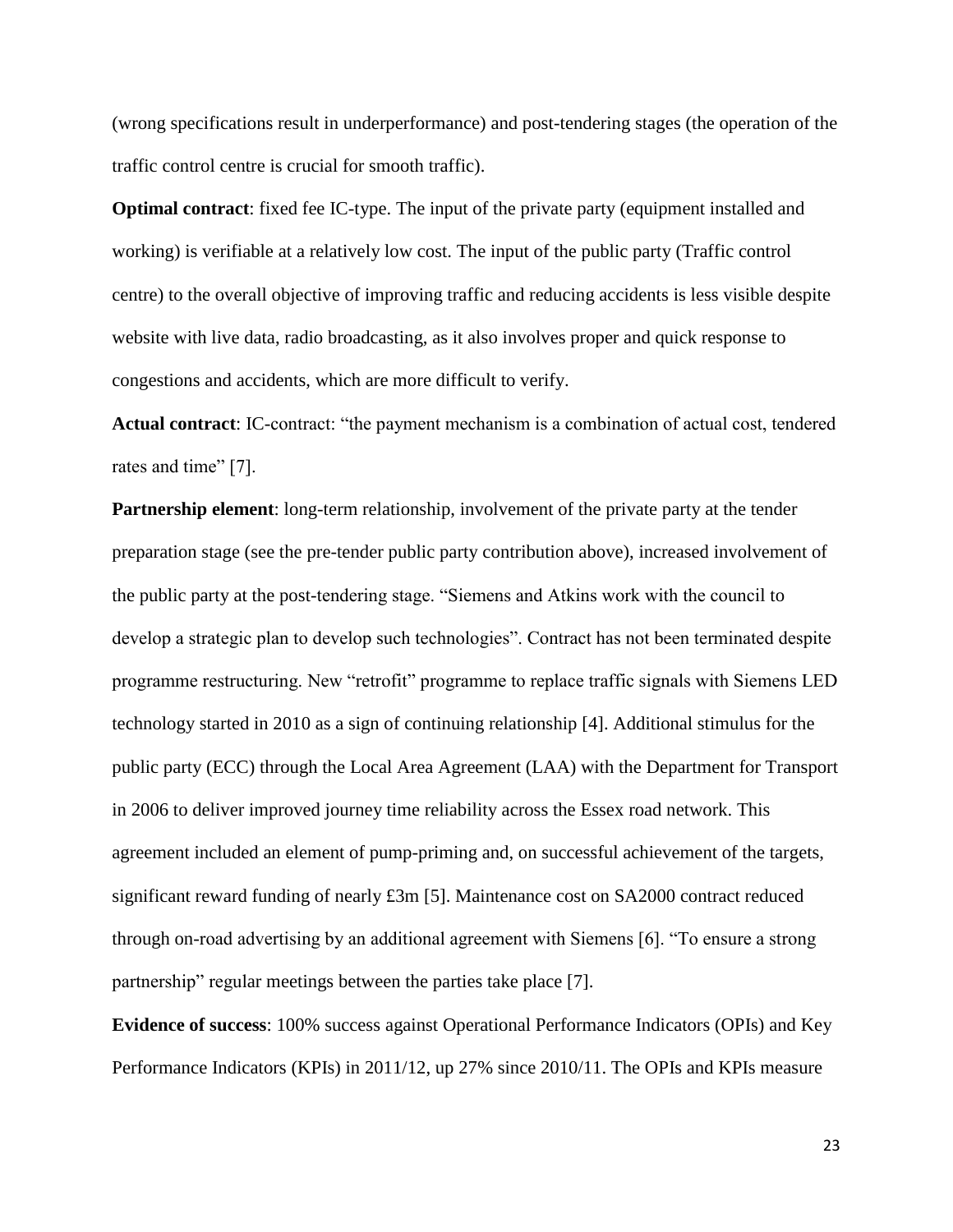various factors, such as: delivery to time and budget; reducing congestion; and lowering the incidents of people being killed or seriously injured on the county's roads [3].

**Other remarks**: The input of the public partner is unbundled from the private input; therefore the contract refers mainly to the contribution of the private partner. Generally, this creates risks of insufficient cooperation and low benefits from a partnership, which was the case at the first stage of the project, from 2000 to 2006. These risks were remedied by the developed relationship and improved incentives for the public partner.

# **Case D. Traffic and road safety management in Tula Region (Russia)** <sup>12</sup>

**Description**: the local authority in the city of Tula has joined with a private partner to develop, install, and service speed and red light cameras on roads. The objective of the project is to improve safety on roads by registering violations of the highway code. Through appropriate penalties on drivers, this should lead to less accidents and injuries. The project is for the period of 2014-2020, with a funding of RUR 475m (approximately £8m in 2014). The Regional Ministry for Transportation and Roads provides open access to all relevant documentation, from the call for proposals, tendering documentation to the protocols of the meetings to select the private partner. [1]

**Public party contribution**: Identification of locations, putting in force legislative acts necessary to implement this project, coordination of the interaction of all parties involved, financing the Operator (a special entity appointed to collaborate with and monitor the private party) [1]. The police department is responsible for the identification of drivers who violate the Code, and imposing penalties on them.

**Private party contribution**: Finance, design, construction works, supply and installation of the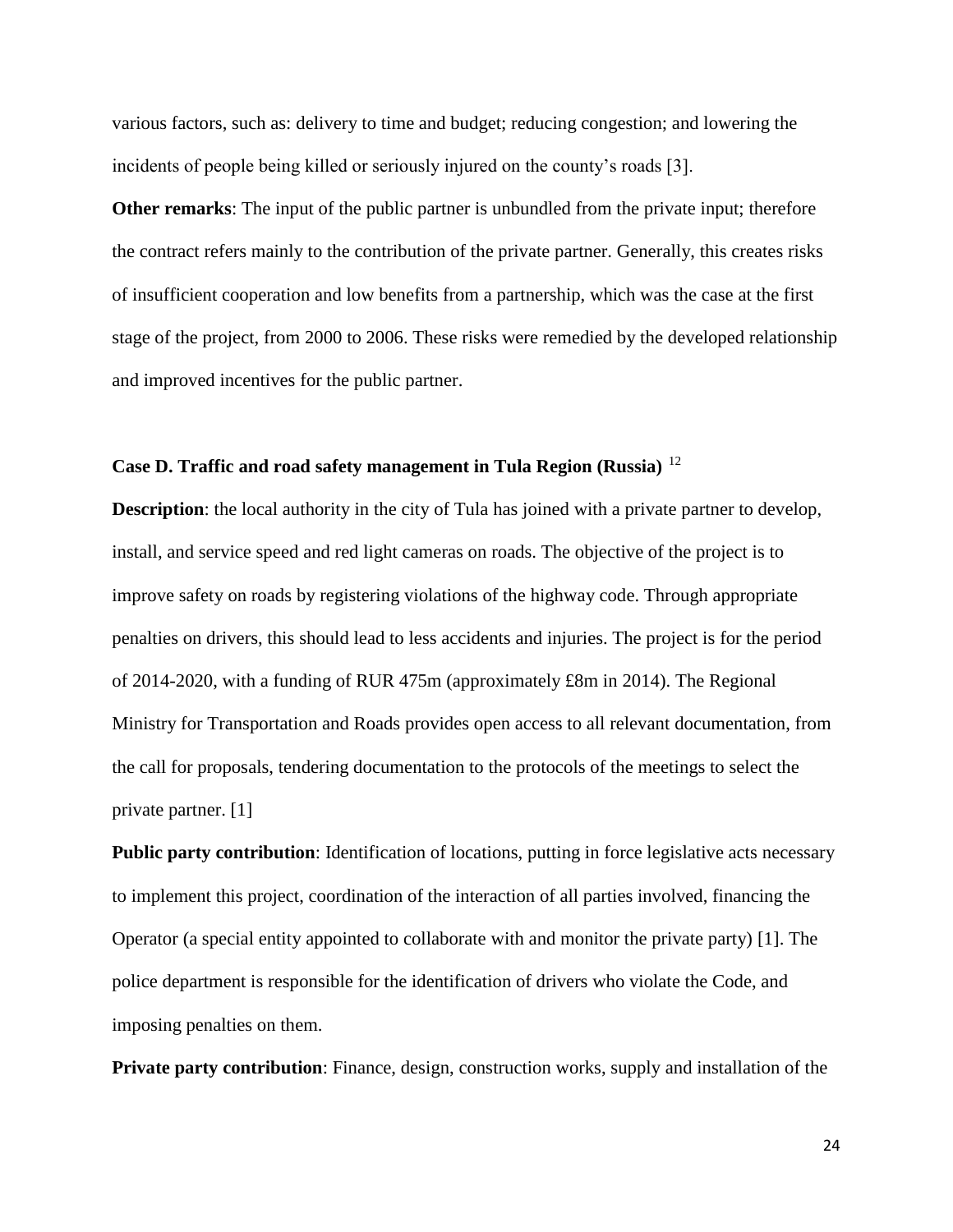equipment, servicing and maintenance [1].

**Liabilities of the public party**: "as specified by applicable laws" [1].

**Liabilities of the private party**: Penalties: violation of the agreed overall deadline or termination of the agreement is fined per month of delay at a rate of 0.01% of the maximum amount of investment; delays with intermediate targets fined at RUR 30 000 (approximately £500) per day [1].

**Sensitivity to contributions**: The project is sensitive to the quality of equipment supplied and its proper installation (private party contribution), which depends on the timely approval of connections to electricity lines, coordination with municipalities and other parties involved (public party contribution). The overall objectives (safety on roads) are even more sensitive to the public input as failing to properly identify and impose fines on drivers violating the Code would significantly reduce the effectiveness of the system for the safety on roads.

**Optimal contract**: IC-contract. The input of the private party (cameras installed and working) is verifiable at a lower cost than the input of the public party (using cameras to penalize speeding and dangerous manoeuvring on roads), IC-contract is also optimal even for higher levels of sensitivity of the project to the public input.

**Actual contract**: Fixed-fee input-contingent (IC). The public party uses the system on lease from the private partner, with an option to purchase the system from the private party at the end of the lease agreement. If the system has to be dismantled due to road construction/extension/maintenance works, all expenses of the private party are paid in full.

**Partnership element**: close cooperation. A special entity (Operator) is created to ensure day-to-day communication and decision-making. The parties agree to form a Commission to coordinate activities.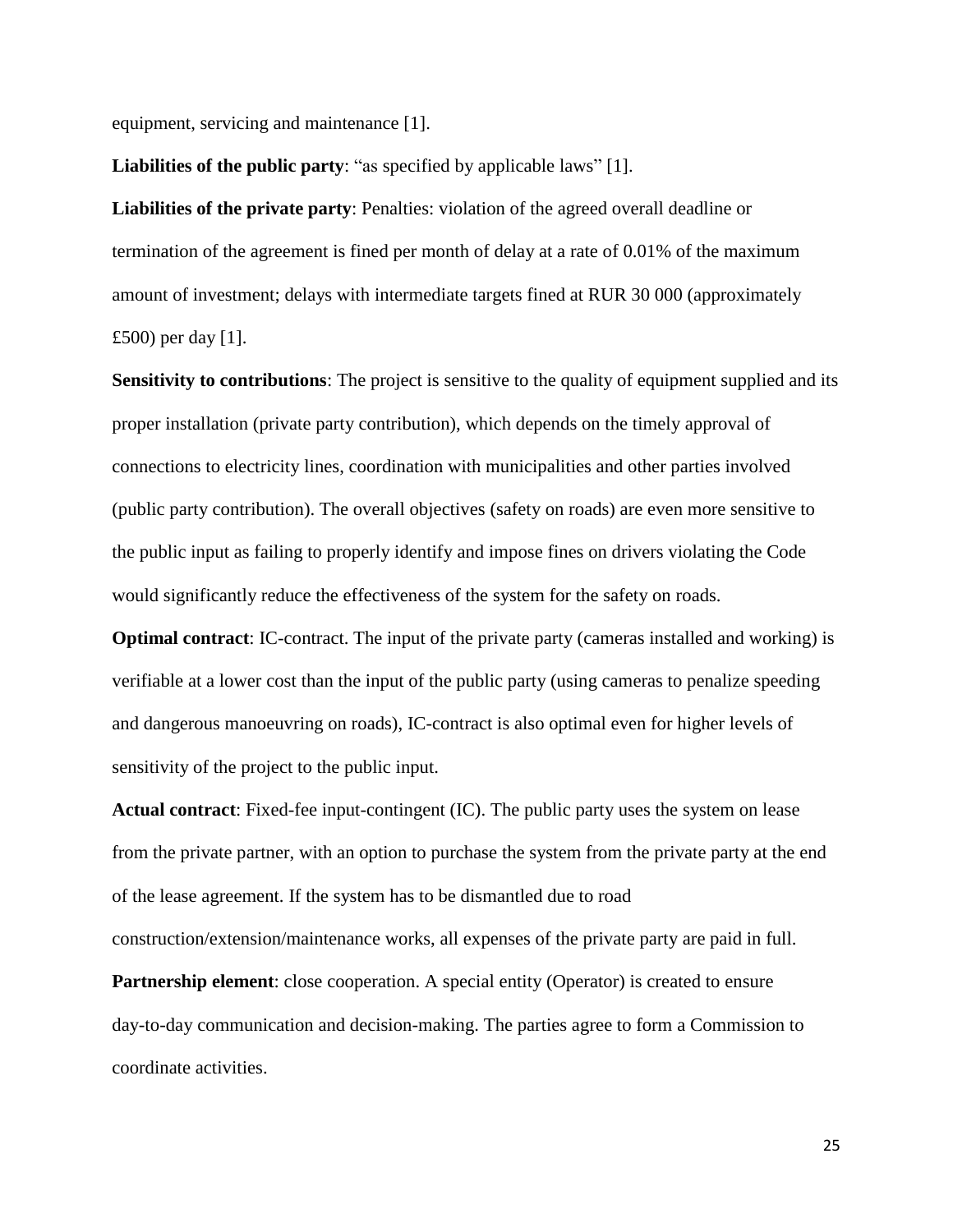**Evidence of success**: The system has operated since 2014 with 33 elements running and 55 installed [2]. By 2015 all 90 elements were running [3]. In 2015, the Minister reported a reduction of the number of accidents by 12% compared with 2014, which includes 24 fewer people killed and 329 fewer people injured in traffic accidents [4].

**Other remarks**: Similarly to the previous case of Intelligent Traffic Systems in Essex (UK), the delivery of the system is unbundled from the public input (identification and prosecution of violations). The risks of insufficient cooperation are partly remedied by explicitly introducing an Operator for day-to-day decision-making and agreeing to form a Commission for regular meetings. At the same time, the lease agreement contains the buy-out arrangement as an option for the public partner, which might have a positive effect on incentives for both parties. On the one hand, it creates risks for the private partner and incentives to raise the lease payments in order to lower the buy-out price. On the other hand, the private party is incentivized to demonstrate high quality and usefulness of the system, to ensure the buy-out option is realised by the public party, which, in turn has incentives for closer cooperation and monitoring under higher lease payments.

## **4. Conclusions**

This paper considers PPPs from the perspective of collaboration between the public and the private sector. This framework extends the traditional approach where optimal arrangements are designed to delegate provision of public services to the private sector. The four case studies confirm that such collaboration indeed takes place, both in a PPP sector with a long history and experience (UK), and in an emerging PPP sector (Russia). Moreover, in both sectors similar projects appear to be arranged through similar contracts, suggesting that the suggested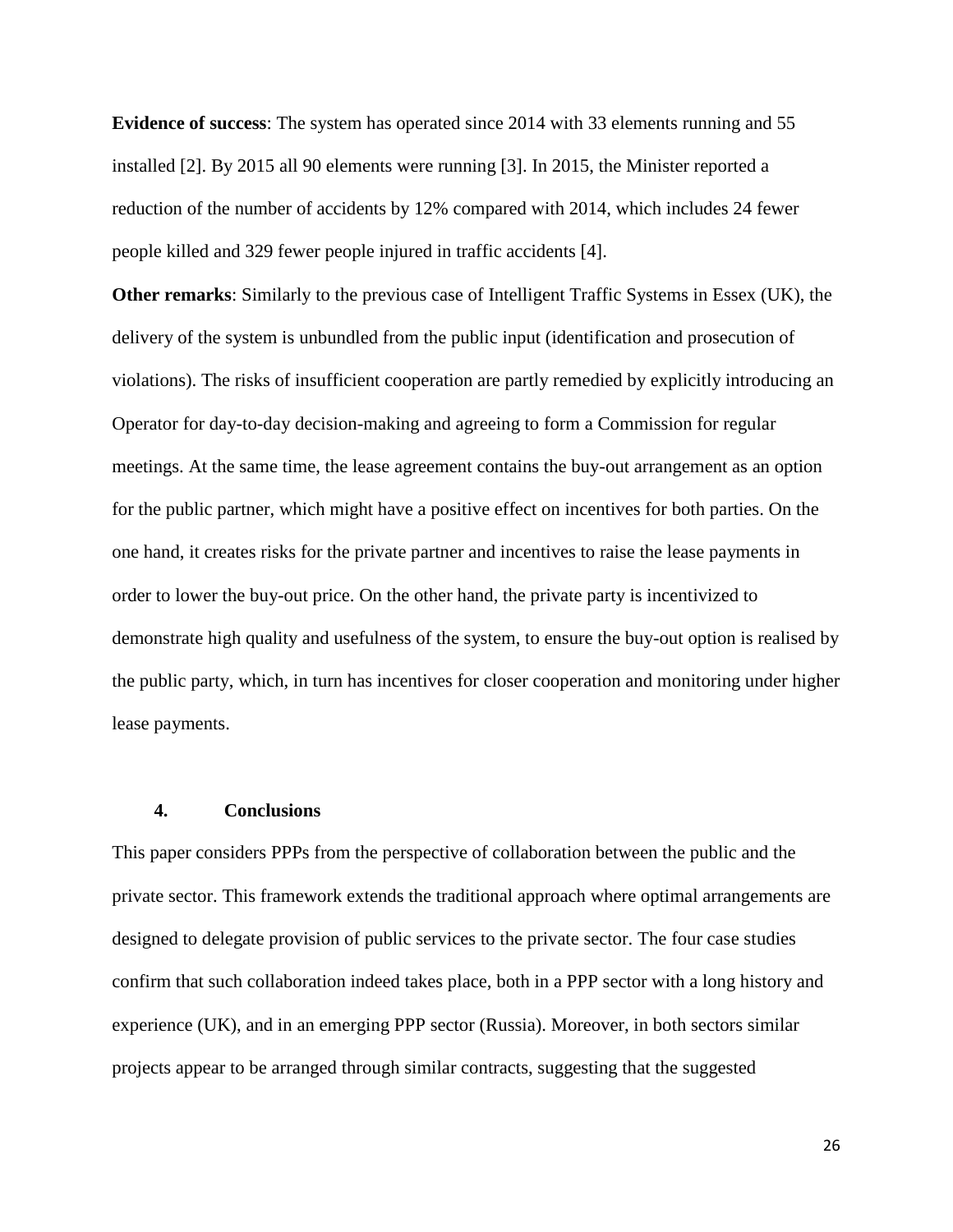framework is robust to country-specific variations in institutional systems.

The framework developed in this paper explains why some PPPs are formed through fixed-fee contracts, and others through concessions. The crucial elements for the rational choice of the contract are the project sensitivity to inputs and the costs of verification of the actual delivery of those inputs by either party. The cases in this paper offer a qualitative assessment of these parameters. To further test quantitatively the framework used in this paper, one would need to collect data on types of contracts actually used to form a PPP and to quantify the above key parameters. Unfortunately, none of the existing sources seems rich enough to provide this data. Specifically, the data on the actual contracts between the public and the private parties are only available sporadically. However, given the normative implications of this type of analysis, such a quantitative study would be a challenging but desirable direction of further research.

## **References**

1. Bajwa, S. U., Kitchlew, N., Shahzad, K., & Rehman, K. U. (2017). Public–Private Partnership (PPP) as an Interdependent Form (I-Form) Organization. *International Journal of Public Administration*, 1-9

2. Bartel A., & Harrison A. (2005). Ownership Versus Environment: Disentangling the Sources of Public-Sector Inefficiency. *Review of Economics and Statistics*, Vol. 87, No. 1, 135-147

3. Bennett J., & Iossa E. (2006) Building and managing facilities for public services*. Journal of Public Economics,* 90, 2143-2160.

4. Besley, T. J., & Ghatak, M. (2001). Government Versus Private Ownership Of Public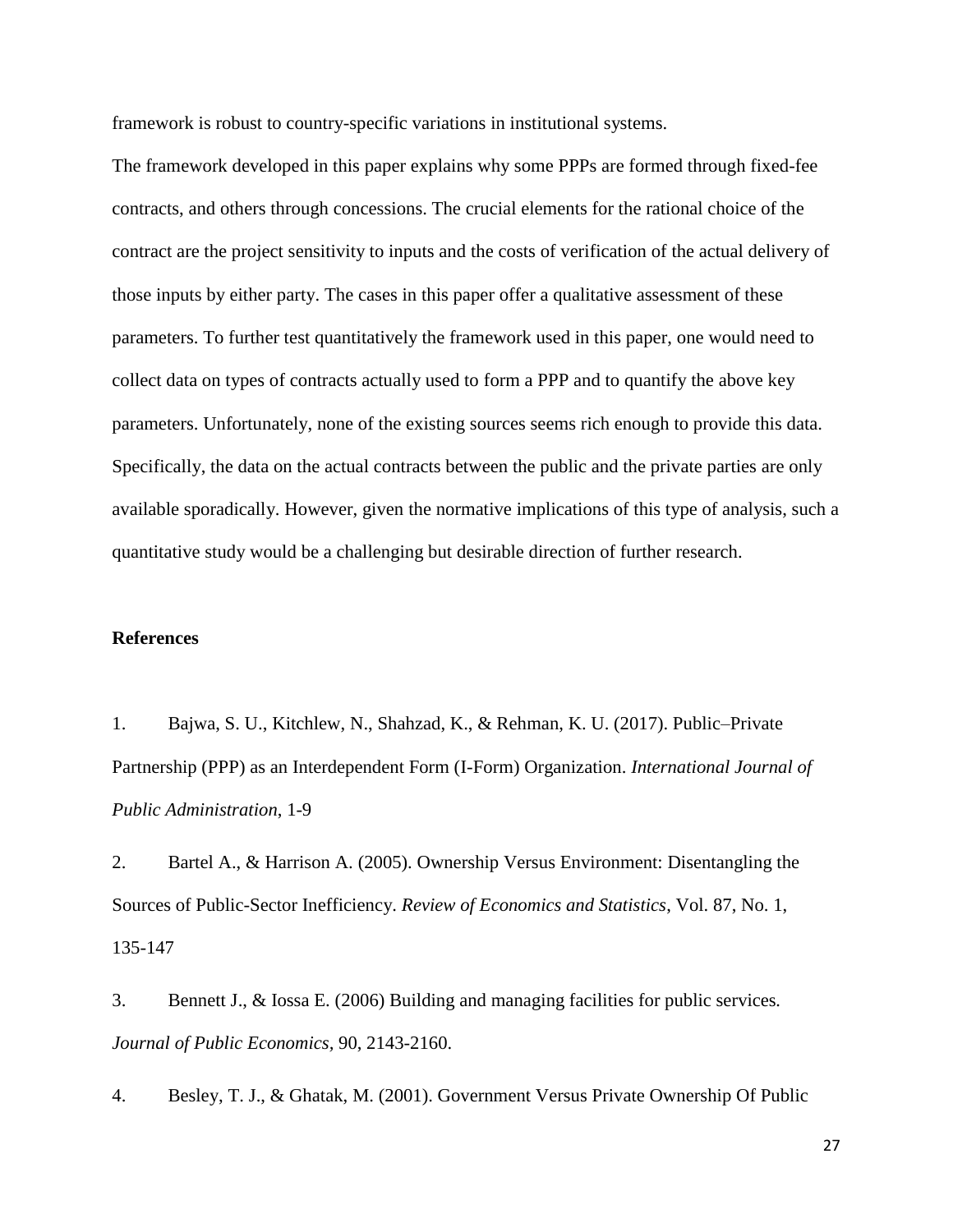Goods. *The Quarterly Journal of Economics*, *116*(4), 1343-1372.

5. Bhattacharyya, S., & Lafontaine, F. (1995). Double-sided moral hazard and the nature of share contracts. *The RAND Journal of Economics*, 761-781.

6. Brinkerhoff, J. M. (2002). Assessing and improving partnership relations and outcomes: a proposed framework. *Journal of Evaluation and Program Planning,* 25, 215-231.

7. CEDR (2009). "Public Private Partnerships", Conference of European Directors of Roads, May 2009; http://www.cedr.fr / home / fileadmin / user\_upload / Publications / 2009 / e\_Public\_private\_partnerships\_(PPP).pdf

8. Chen B.R., & Chiu Y.S. (2010). Public--private partnerships: Task interdependence and contractibility. *International Journal of Industrial Organization,* 28, 591—603.

9. CMS (2010). PPP in Europe, CMS Legal Services EEIG, August 2010, available online: http://www.cms-hs.com/Documents/CMS\_PPP\_Guide\_2010.pdf

10. Coulson, A. (2005). A plague on all your partnerships: theory and practice in regeneration. *International Journal of Public Sector Management* 18, pp. 151-163.

11. Ehrhardt, M., & Brigham Y.S. (2006). Corporate Finance: A Focused Approach, 2nd edition, Thomson South-Western.

12. European Commission (2003). Guidelines for successful public-private partnerships. Brussels: Directorate General Regional Policy.

13. Hellowell, M. (2010). The UK's Private Finance Initiative: history, evaluation, prospects. Ch. 14 in Hodge, G. A., Greve, C., & Boardman, A. E. (Eds.) *International Handbook on Public-Private Partnerships,* Edward Elgar Publishing, 307-332.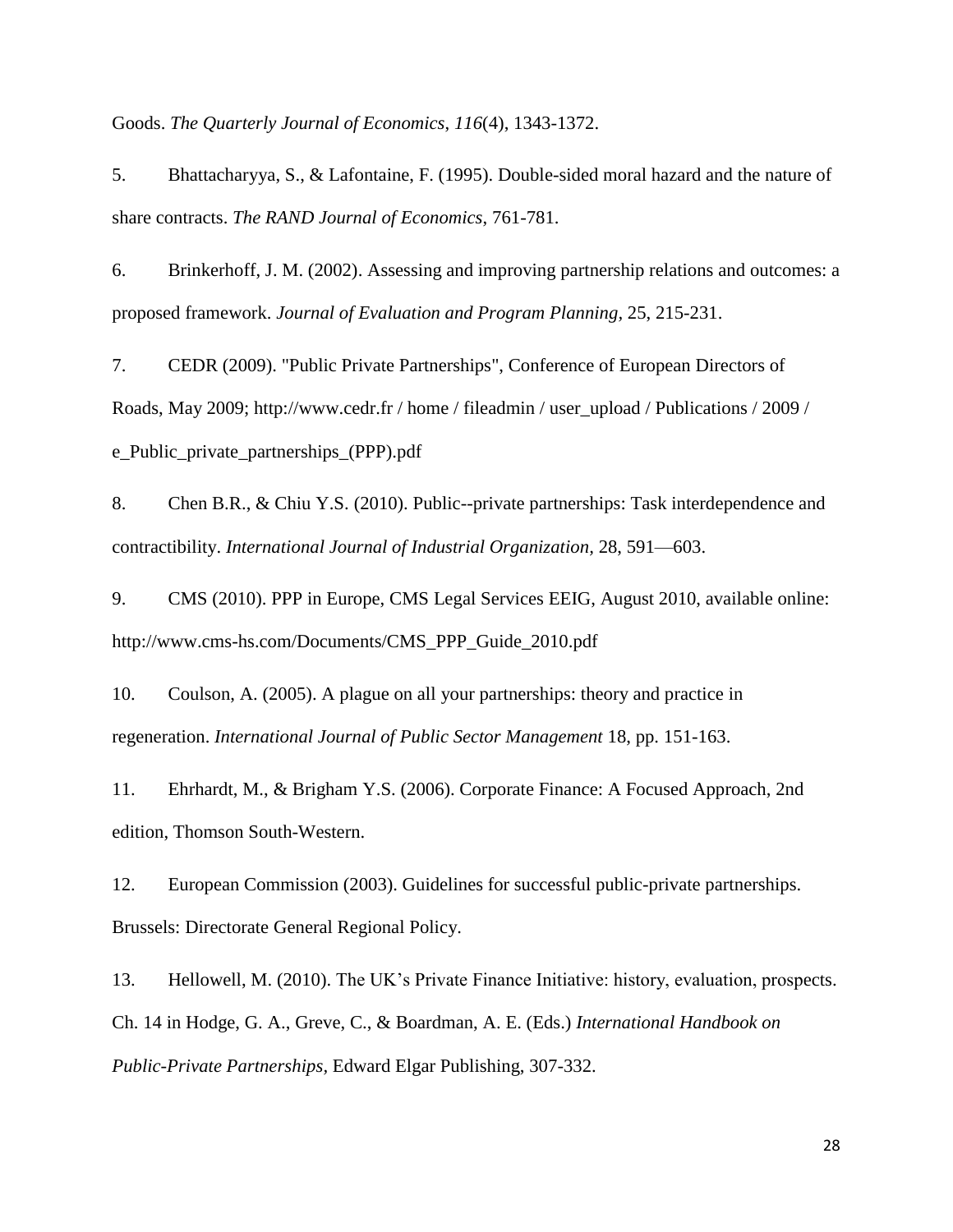14. Hodge, G.A., & Greve C. (2007). Public-Private Partnerships: An International Performance Review. *Public Administration Review*, 545-558.

15. Joha, A., & Janssen M. (2010). Public-private partnerships, outsourciong or shared service centres? Motives and intents for selecting sourcing configurations. *Transforming Government: People, Process and Policy,* 4, 232-248.

16. Kim, S. H., & Netessine, S. (2013). Collaborative cost reduction and component procurement under information asymmetry. *Management Science*, 59(1), 189-206

17. Kim, S. K., & Wang, S. (1998). Linear contracts and the double moral-hazard. *Journal of Economic Theory*, *82*(2), 342-378.

18. Koppenjan, J., & Enserink B. (2009). Public-private partnerships in urban infrastructures: reconciling private sector perticipation and sustainability. *Public Administration Review*, 284-296.

19. Lattemann, C., Stieglitz S., Kupke S., & Schneider A.-M. (2009). Impact of PPPs to broadband broadband diffusion in Europe. *Transforming Government People, Process and Policy* 3, 355-374.

20. Mahalingam, A., Devkar, G. A., & Kalidindi, S. N. (2011). A Comparative Analysis of Public-Private Partnership (PPP) Coordination Agencies in India What Works and What Doesn't. *Public works management & policy*, *16*(4), 341-372.

21. Martimort D., & Pouyet J. (2008). To build or not to build: Normative and positive theories of public--private partnerships. *International Journal of Industrial Organization,* 26, 393-411

22. Maskin E., & Tirole J. (2008). Public--private partnerships and government spending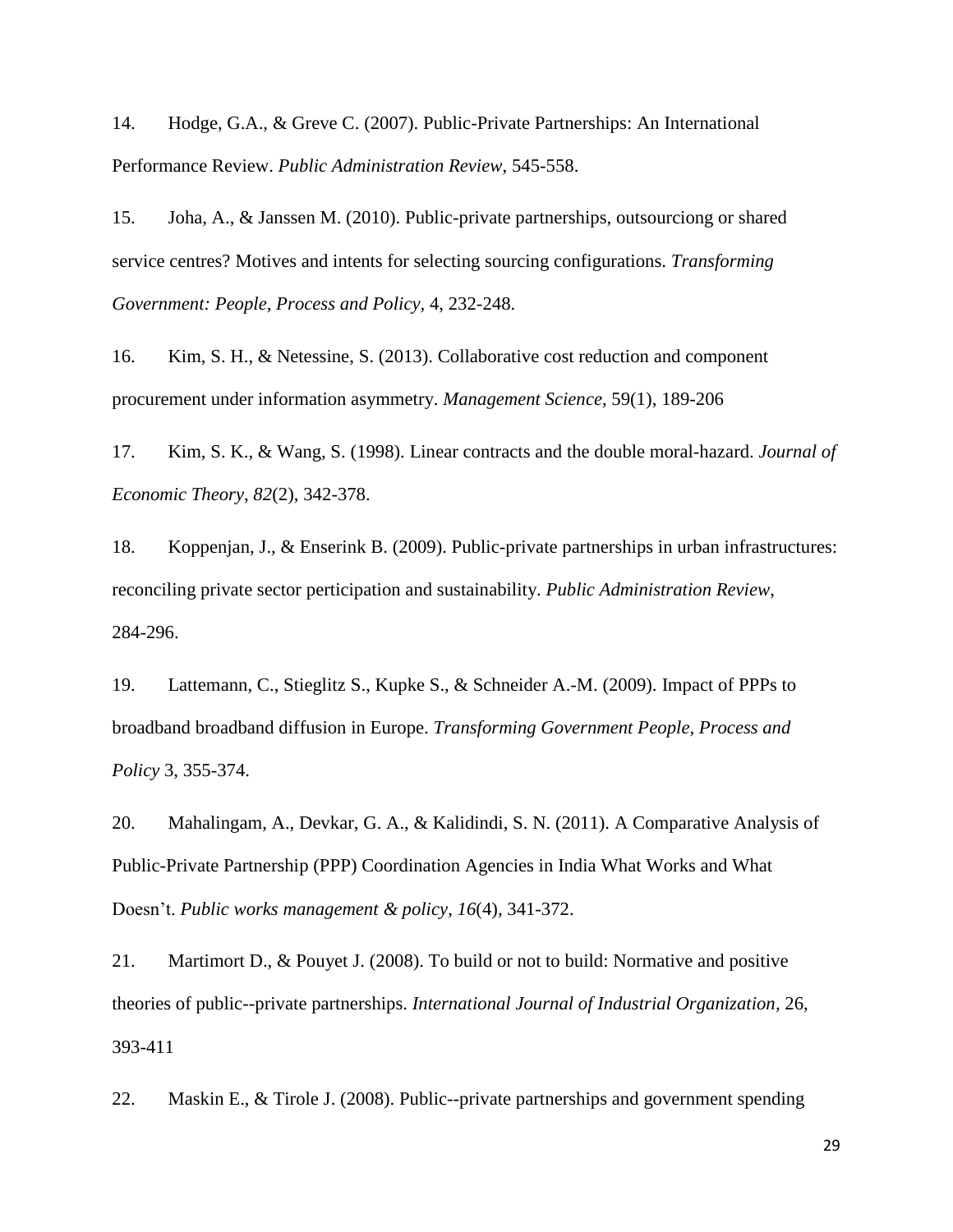limits. *International Journal of Industrial Organization,* 26, 412-420.

23. Megginson, W., & Netter J. (2001). From State to Market: A Survey of Empirical Studies on Privatization. *Journal of Economic Literature,* 39 (June 2001), 321–389.

24. Mouraviev, N., Kakabadse, N., & Robinson, I. (2012). Concessionary nature of public-private partnerships in Russia and Kazakhstan: a critical review. *International Journal of Public Administration*, *35*(6), 410-420.

25. OECD (2010). *Dedicated Public-Private Partnership Units: A Survey of Institutional and Governance Structures*, OECD Publishing, Paris.

26. Regan M., Smith J., & Love P. (2011). Infrastructure procurement: learning from private – public partnership experiences 'down under'. *Environment and Planning C: Government and Policy,* 29(2) 363 – 378.

27. Reynaers A.-M. & De Graaf, G. (2014) Public Values in Public–Private Partnerships, *International Journal of Public Administration*, 37(2), 120-128.

28. Roberts, D. J., & Siemiatycki, M. (2015). Fostering meaningful partnerships in public– private partnerships: innovations in partnership design and process management to create value. *Environment and Planning C*, 780-793.

29. Roels G., Karmarkar U.S., & Carr S. (2010). Contracting for Collaborative Services. *Management Science,* Vol. 56(5), 849-863.

30. Siemiatycki M. (2011). Urban transportation public – private partnerships: drivers of uneven development? *Environment and Planning A,* 43(7), 1707 – 1722.

31. Stiglitz J.E. (2002). New perspectives on public finance: recent achievements and future challenges. *Journal of Public Economics,* 86, 341-360.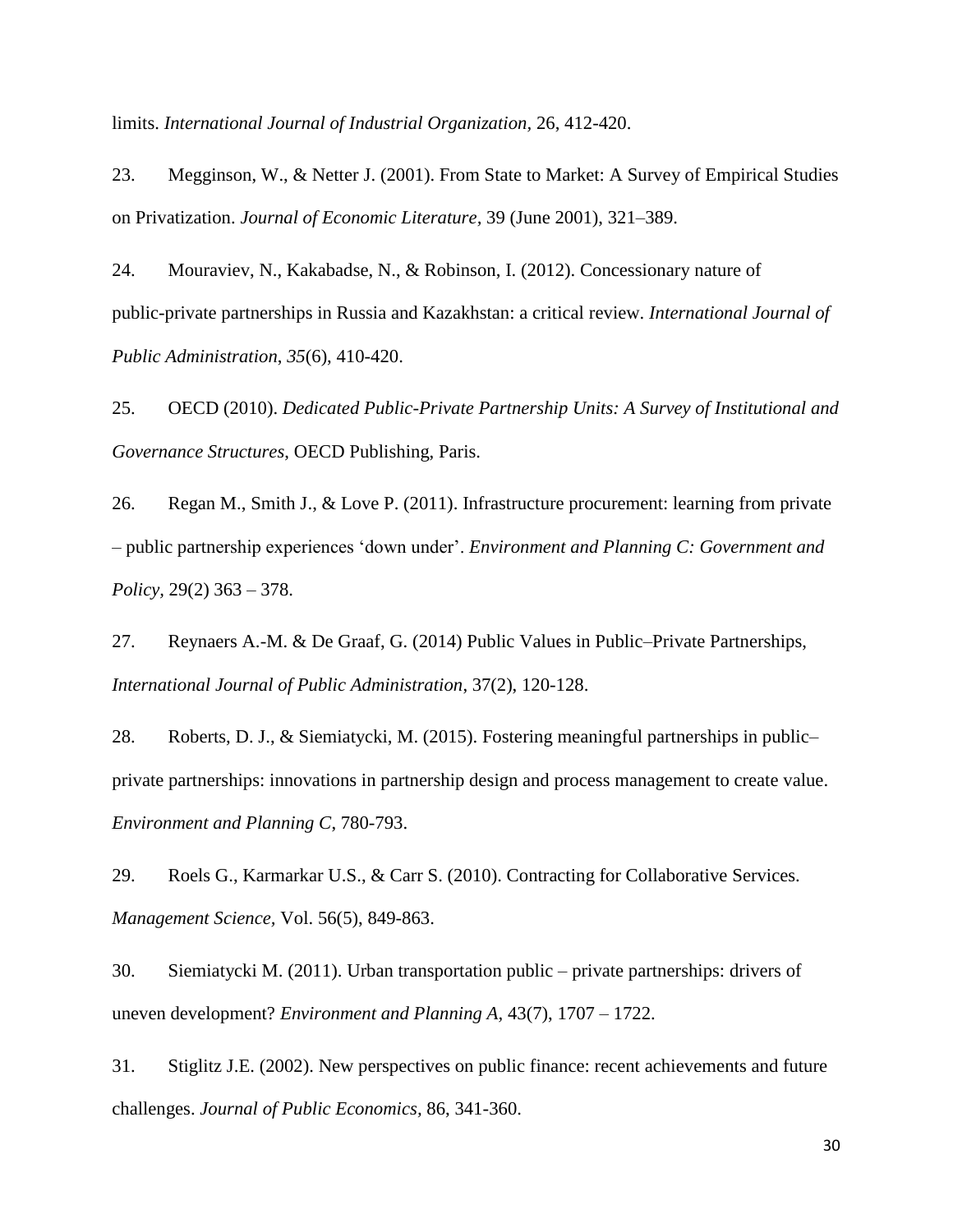32. Van Ham H., & Koppenjan J. (2001). Building public-private partnerships: assessing and managing risks in port development. *Public Management Review,* 4, 593-616.

33. Vinogradov, D., Shadrina, E., & Kokareva, L. (2014). Public Procurement Mechanisms

For Public-Private Partnerships. *Journal of Public Procurement*, *14*(4), 538-566.

34. Vinogradov, D., & Shadrina, E. (2016) Public-Private Partnerships as Collaborative

Projects: Testing the Theory on Cases from EU and Russia. *Essex Finance Centre Working* 

*Paper* No 6: 02-2016, Essex Business School, University of Essex. Available at SSRN:

http://ssrn.com/abstract=2728197 or http://dx.doi.org/10.2139/ssrn.2728197

35. Yarmalchuk M. (2012). Public-private partnerships in Russia. Ch. 6 in *"Funding public* 

*infrastructure: challenges and horizons"*, Law in transition *online*, EBRD, October 2012

l <sup>1</sup> Examples include the renovation of the Ministry of Finance in The Hague, new buildings for Penal Institution Zaanstad, for Soesterberg military museum, for the Innovation Management Group and Groningen Tax and Customs Administration, and for the Supreme Court of the Netherlands.

<sup>&</sup>lt;sup>2</sup> As the operator reports, "the owner of the highway, the Skanska ID-led special purpose company Tieyhtiö Nelostie Oy, is paid by the authorities depending partly on user numbers" [http://group.skanska.com/projects/57385/E75-Highway.](http://group.skanska.com/projects/57385/E75-Highway)

<sup>3</sup> http://www.pppi.ru/projects

<sup>4</sup> PPP Development Center, http://pppcenter.ru/en/.

<sup>&</sup>lt;sup>5</sup> Sensitivity describes by how much the generated social value changes in response to a variation in the input of either party. In microeconomics, a traditional measure of sensitivity would be factor elasticity of the output.

<sup>6</sup>See, e.g. the BBC report "King's Lynn incinerator: £500m scheme set to be scrapped" of 31 March 2014: http://www.bbc.co.uk/news/uk-england-norfolk-26820542.

<sup>&</sup>lt;sup>7</sup> This emphasises, in particular, that mistrust between the parties, which makes them believe that there is a need to monitor actions of each other, leads to a suboptimal outcome, as in an equilibrium less resources will be provided in total, yielding a lower value of the project. For this reason, the benefits from a partnership in the framework employed in this paper would only become larger, as it is assumed that improved communication in a partnership contributes to developing more trust between the partners.

<sup>8</sup> Sources used: [1] Kane A. (2014) "Great Blakenham incinerator comes online", *Resource*, 4 December 2014, available online at [http://resource.co/article/great-blakenham-incinerator-comes-online-7008;](http://resource.co/article/great-blakenham-incinerator-comes-online-7008) [2] Suffolk Energy From Waste website, [http://www.suffolkefw.co.uk/the-facility/facts-and-figures;](http://www.suffolkefw.co.uk/the-facility/facts-and-figures) [3] Suffolk County Council (2010) Final Business Case: Application for the private finance initiative credits, Department for Environment, Food and Rural Affairs Waste Infrastructure Delivery Programme, Suffolk Council Cabinet Meeting of 7 September 2010, Appendix A, available at [http://committeeminutes.suffolkcc.gov.uk;](http://committeeminutes.suffolkcc.gov.uk/) [4] Suffolk County Council (2010) "Energy from waste project", Scutiny committee meeting of 18 September 2013, Evidence Set 1, available at [http://committeeminutes.suffolkcc.gov.uk;](http://committeeminutes.suffolkcc.gov.uk/) [5] SITA (2012) "Experience with EfW project procurement in UK", available at [http://www.ir-foundation.com/wp-content/uploads/2013/01/B2-Frederic-Aguesse.pdf.](http://www.ir-foundation.com/wp-content/uploads/2013/01/B2-Frederic-Aguesse.pdf)

<sup>9</sup> Sources used: [1] "Musornye Voiny: epizod vtoroi" ("Waste wars: episode 2"), Krasnokamskaya zvezda, 29/06/2011, available online: [http://media-office.ru/?go=353494&pass=0d6a1671b8ea281e5a5c42263bbb6610;](http://media-office.ru/?go=353494&pass=0d6a1671b8ea281e5a5c42263bbb6610) [2]